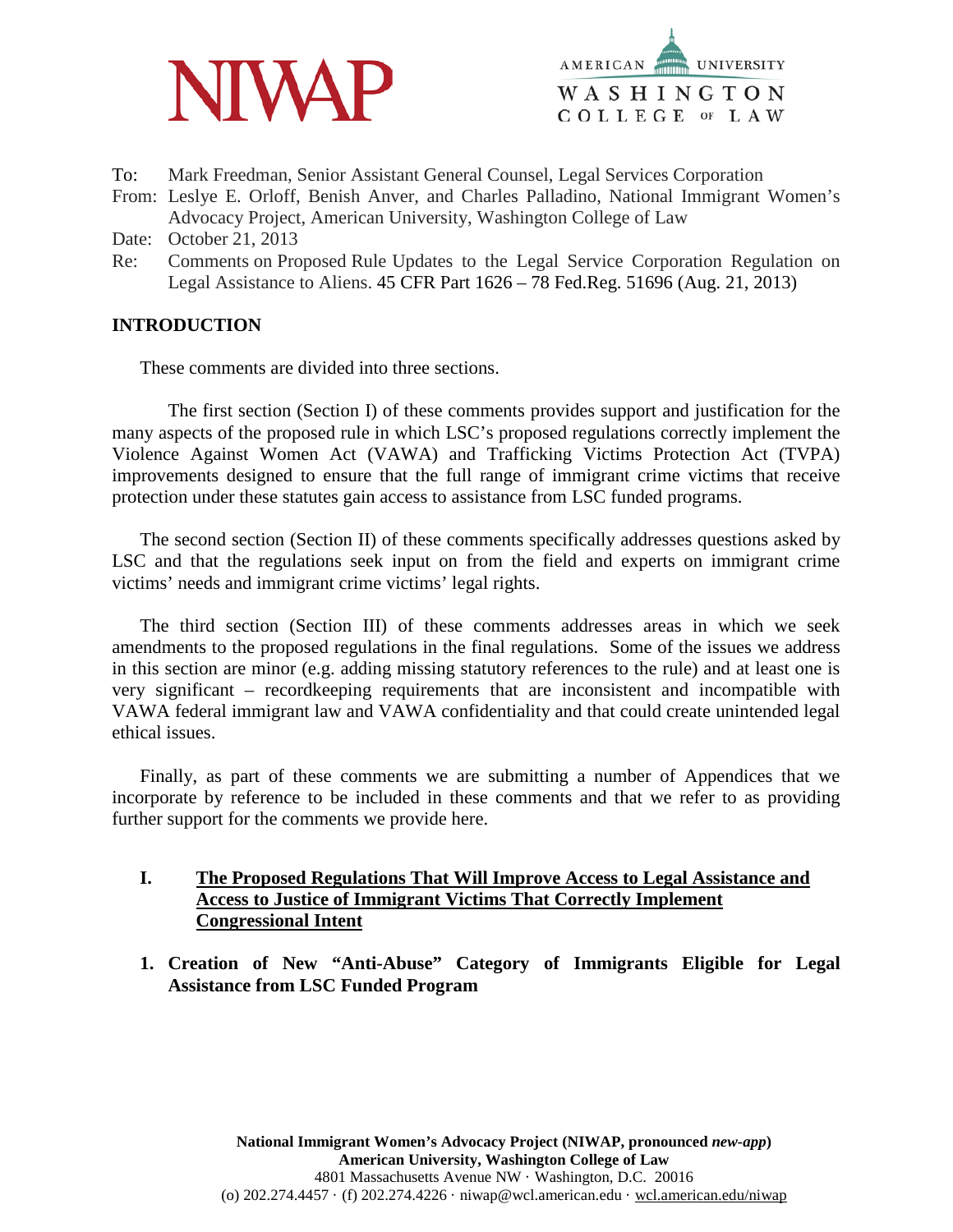We strongly support Legal Services Corporation's (LSC) choice in the proposed regulations to create a separate eligibility basis for legal representation for persons to whom alienage restrictions do not apply. Clients eligible under the Anti-abuse laws can receive LSC representation independent of immigration status. *§ 1626.4 Permissible assistance to aliens under anti-abuse victim protection laws* implements the Violence Against Women Act's 2006 amendments that were designed to ensure that LSC funded programs could use any source of the program's funding, including LSC funds, to represent an immigrant victim of domestic violence, sexual assault, human trafficking, or other U visa listed criminal activities without regard to the immigrant applicant's immigration status.

The proposed rule contains the amendments needed to clarify immigrant victims of abuse, battering, extreme cruelty, trafficking, sexual assault, and other U visa criminal activities who were previously ineligible for assistance under the prior statutes and regulations are now eligible to receive representation from LSC funded programs. The approach taken in the proposed regulations implements Congressional intent when Congress expanded access to assistance from LSC funded lawyers and programs.

LSC funded programs include some of the nation's leading providers of legal assistance to immigrant victims in VAWA, T, and U visa immigration cases. Revising the current regulation to clarify crime victim eligibility could encourage many more LSC funded programs to undertake this important work. This is particularly important for immigrant crime victims because many LSC funded programs are the only legal services option available to them in many states.

The change included in the proposed rule will provide much needed clarification that had been lacking in the seven years since the passage of VAWA 2006 and the issuance of LSC Program Letter 06-02. Nationwide research conducted by the National Immigrant Women's Advocacy Project (NIWAP), American University, Washington College of Law, found that significant numbers of immigrant victims of abuse, battering, extreme cruelty, sexual assault, trafficking, and other criminal activities were being turned away from LSC funded programs. Many programs in jurisdictions across the country remained unsure about which, if any, immigrant crime victims they could represent because of the language in the previous regulation. The proposed regulation addresses this problem properly so that many more immigrants have adequate access to legal services. NIWAP's full report on immigrant access to LSC services is included in these comments at Appendix I.

#### **2. Access to LCS Representation for Family Members of Immigrant Victims**

VAWA and the TVPA are statutes protecting victims that, with each statutory amendment by Congress, have expanded the family members of victims that can be included in their applications and be protected from perpetrators. The ways in which immigrant victims receiving the various forms of immigration relief under VAWA and TVPA can include family members varies by statute, but the underlying premise has been consistent –family members need protection. The proposed LSC rule correctly offers access to legal assistance both for the crime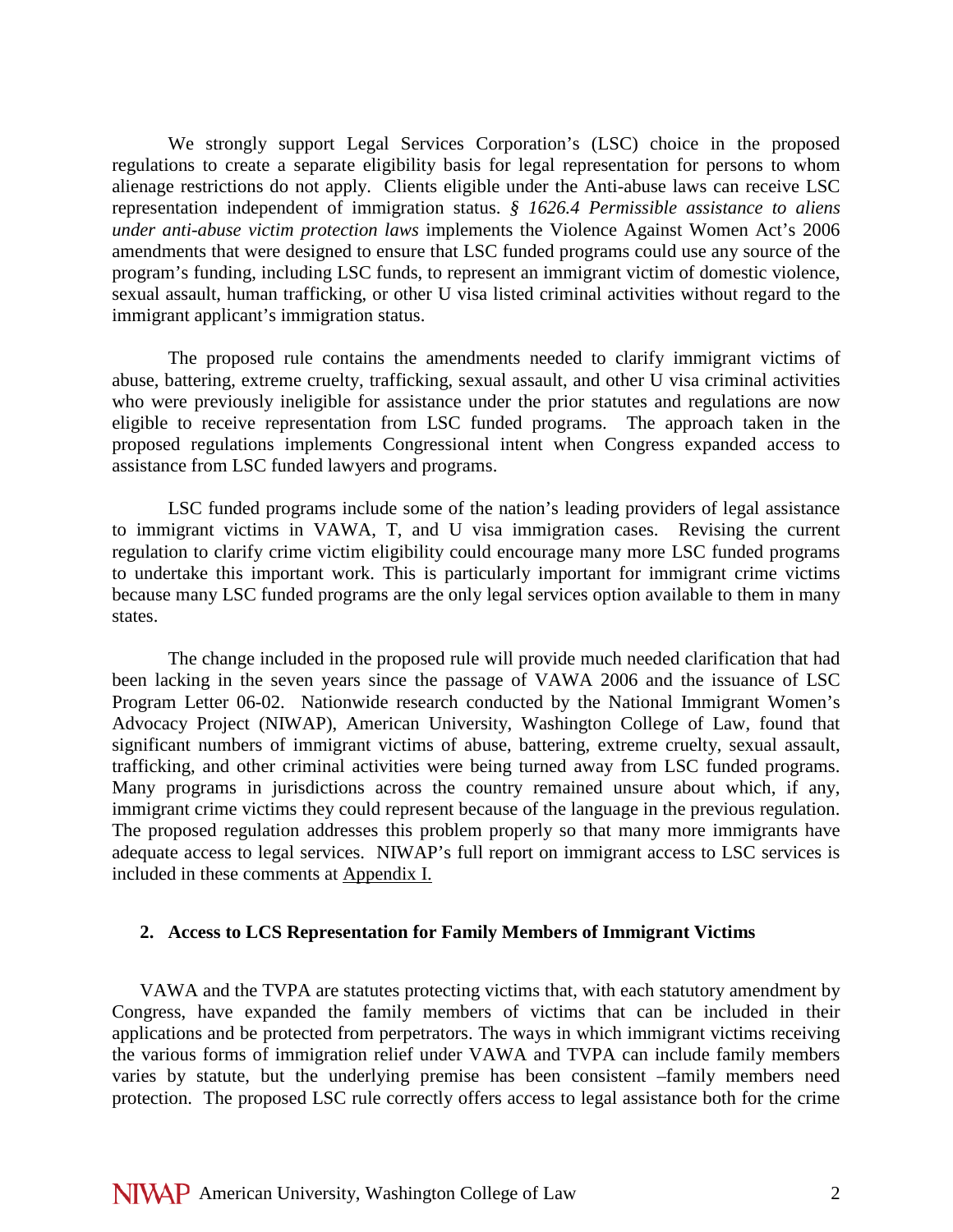victims themselves and for their children, spouses, siblings, or adult sons or daughters that they can include in their immigration applications. These family members can qualify under the proposed regulations for legal assistance independent of whether their battered immigrant, sexual assault, trafficking, or U visa listed crime victim principal petitioner is also seeking legal services. In recent years, a growing number of families in the U.S. are "mixed-status" families that contain at least one undocumented immigrant and one citizen family member.<sup>[1](#page-2-0)</sup> Foreign born persons make up 13% of the U.S. population<sup>[2](#page-2-1)</sup> and 24% of children ages 17 and under live in households with at least one immigrant parent.<sup>[3](#page-2-2)</sup> This approach helps ensure that immigrant crime victims and their family members receive legal assistance in the broad array of related legal assistance a family of a crime victim may need. This helps assure, for example, in the custody or benefits context, all children of a battered immigrant or other crime victims will have access to the representation they need whether the child was born in the U.S. or was foreign born and will be included in their parent's application for immigration relief.

### **3. Regulation confirms that LSC funded programs can use LSC funds to represent victims whom anti-abuse laws were designed to benefit**

The proposed regulations clarify that LSC funded programs can use LSC funds and any other source of funding the LSC funded agency receives to represent victims who qualify for services under 1626.4. A central tenet of the VAWA 2005 amendments was to ensure that LSC funded programs could represent immigrant crime victims and their children under Anti-Abuse statutes using any source of funding available to the program, including LSC funds. This has been a significant area of confusion for programs and a major reason programs have been turning away immigrant crime victims. The clarity of the language in the regulation and the preamble on this issue will be very useful to programs and the victim services agencies they work with. This clarification may also increase LSC funded programs' competitiveness in applications for other funding (e.g. VAWA, VOCA) that will be interested in seed funding work by LSC program who may then be able to continue the work on behalf of victims with LSC and other funds the agencies receive.

# **4. Proving Battery, Extreme Cruelty, Sexual Assault, Trafficking or Victimization by Any of the Listed U Visa Criminal Activities**

The preamble to the regulations explaining "evidentiary support under paragraph  $\epsilon$  of the proposed rule states that LSC will use the VAWA *any credible evidence* standard used by DHS and other federal agencies in cases domestic violence and other crime victims. This "any credible evidence" standard is the correct standard to use. However, the discussion of any

<span id="page-2-0"></span><sup>&</sup>lt;sup>1</sup> Pew Hispanic Center, A Nation of Immigrants: A Portrait of the 40 Million, Including 11 Million Unauthorized (January 29, 2013), *available at*: http://www.pewhispanic.org/files/2013/01/statistical portrait final jan 29.pdf <sup>2</sup> American Community Survey 2011, U.S. Census Bureau.

<span id="page-2-2"></span><span id="page-2-1"></span><sup>&</sup>lt;sup>3</sup> Emma Britz and Jeanne Batalova, US in Focus: Frequently Requested Statistics on Immigrants and Immigration in the United States (Migration Policy Institute, January 2013), *available at*: <http://www.migrationinformation.org/USfocus/display.cfm?id=931#7>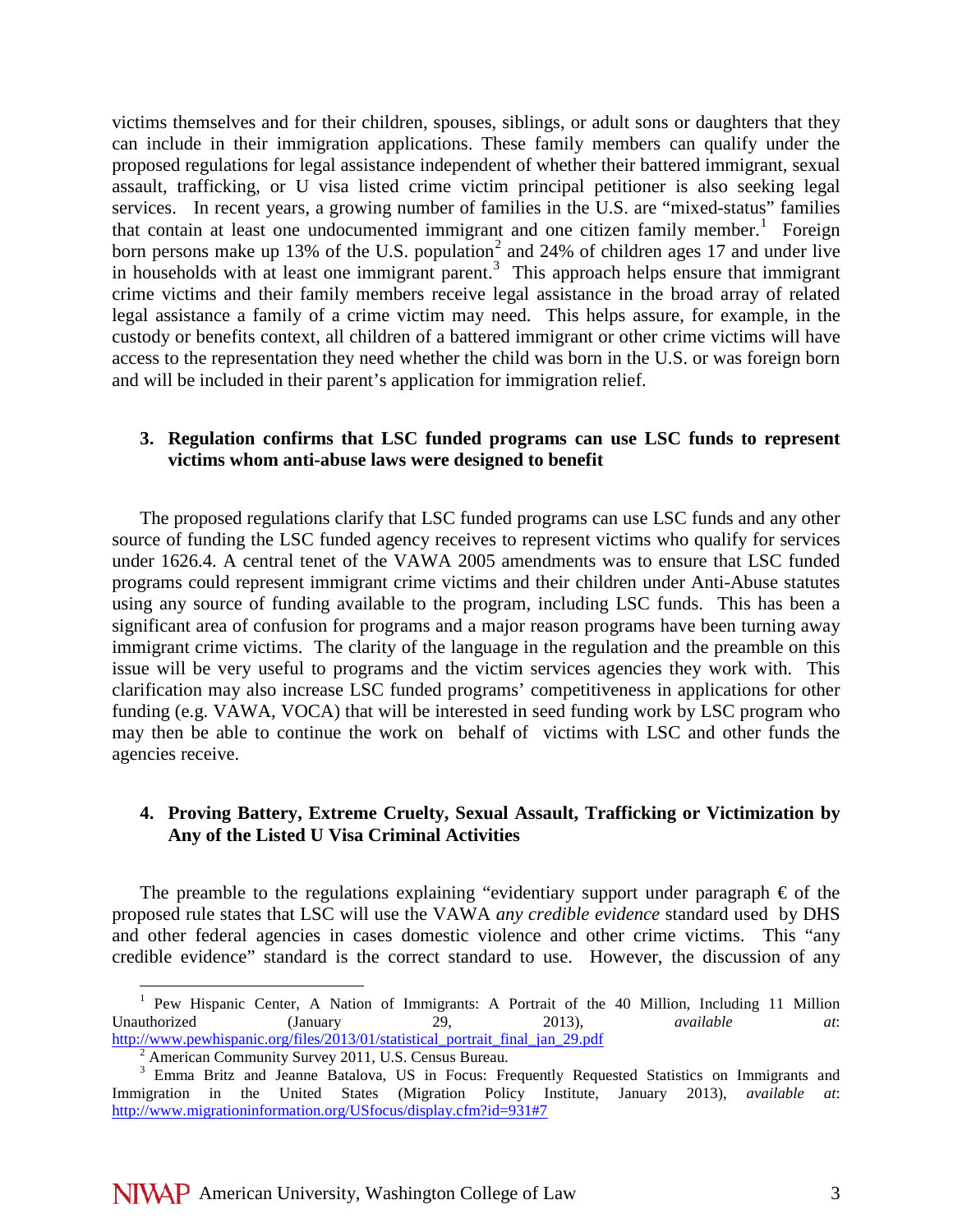credible evidence is only included in the preamble and not in the actual text of the rule. We strongly believe that the text of the regulation should include and name the any credible evidence standard as the evidentiary standard that LSC will use for eligibility determinations under 1626.4.

By including the "any credible evidence" standard in the regulation, LSC will be using the same standard used by DHS, DOJ, and HHS in cases of immigrant crime victims protected by VAWA and the Trafficking Victims Protection Act.<sup>[4](#page-3-0)</sup> LSC programs should avoid requiring particular documents to prove abuse and for applicants who prove abuse or crime victimization the program should not require collection or review of the victim's immigration documentation, if any.

Immigrant crime victims applying for assistance and legal representation from an LSC funded program need to be able to establish eligibility using the "any credible evidence standard," which has been consistently applied in VAWA, T, and U visa immigration cases.<sup>[5](#page-3-1)</sup> The information upon which LSC programs rely regarding each of these forms of crime victimization should be listed in a notation to the file, but documentary evidence need not be required or retained.

Agency intake procedures can direct that a notation be made to the file of the factual basis for eligibility determination including credible evidence of abuse from the victim's statements or injuries observed by the interviewer. Evidence of battery or extreme cruelty or crime victimization should be conducted using the "any credible evidence" standard prescribed by Congress to all VAWA adjudicators. Using this standard will promote consistent adjudications by using the same standard under which DHS adjudicates matters.<sup>[6](#page-3-2)</sup> This standard requires a legal services provider to accept  $any$  evidence provided, including affidavits from the applicant<sup>[7](#page-3-3)</sup> or others, to demonstrate battery or extreme cruelty or crime victimization.<sup>[8](#page-3-4)</sup>

The Interim Guidance issued by the Attorney General governing benefits adjudications in cases of immigrant victims instructs that:

<span id="page-3-0"></span> <sup>4</sup> For a compete legislative history of the VAWA any credible evidence standards, *see* Leslye E. Orloff, Kathryn C. Isom, and Edmundo Saballos, *Mandatory U Visa Certification Unnecessarily Undermines the Purpose of the Violence Against Women Act's Immigration Protections and Its "Any Credible Evidence" Rules- A Call for* 

<span id="page-3-1"></span><sup>&</sup>lt;sup>5</sup> See 8 C.F.R. 204.2(c)(2)(i), (iii), (v),(vi), (vii), 8 C.F.R. § 244.9 (a). For a complete history of the VAWA any credible evidence standard as it has been applied and interpreted by federal agencies as well as the full legislative history of the any credible evidence standard, *see* Leslye E. Orloff, Kathryn C. Isom, and Edmundo Saballos, *Mandatory U Visa Certification Unnecessarily Undermines the Purpose of the Violence Against Women Act's Immigration Protections and Its "Any Credible Evidence" Rules-A Call for Consistency*, 10 GEO. J. GENDER & L. 619 (2010).

<span id="page-3-3"></span><span id="page-3-2"></span><sup>&</sup>lt;sup>6</sup> See 8 C.F.R. 204.2(c)(2)(i), (iii), (v),(vi), (vii); 8 C.F.R. § 244.9 (a). <sup>7</sup> A victim's story, told in her own words, is one of the primary methods of proving battery or extreme cruelty Both the Department of Homeland Security (DHS) and Health and Human Services (HHS) often considers a victim's credible story as sufficient proof of abuse. Interim Guidance on Verification of Citizenship, Qualified Alien Status and Eligibility Under Title IV of the Personal Responsibility and Work Opportunity Reconciliation Act of 1996, 63 Fed. Reg. 61344, 61369 (November 17, 1997).

<span id="page-3-4"></span><sup>&</sup>lt;sup>8</sup> See 8 C.F.R. 204.2(c)(2)(i), (iii), (v),(vi), (vii), 8 C.F.R. § 244.9 (a).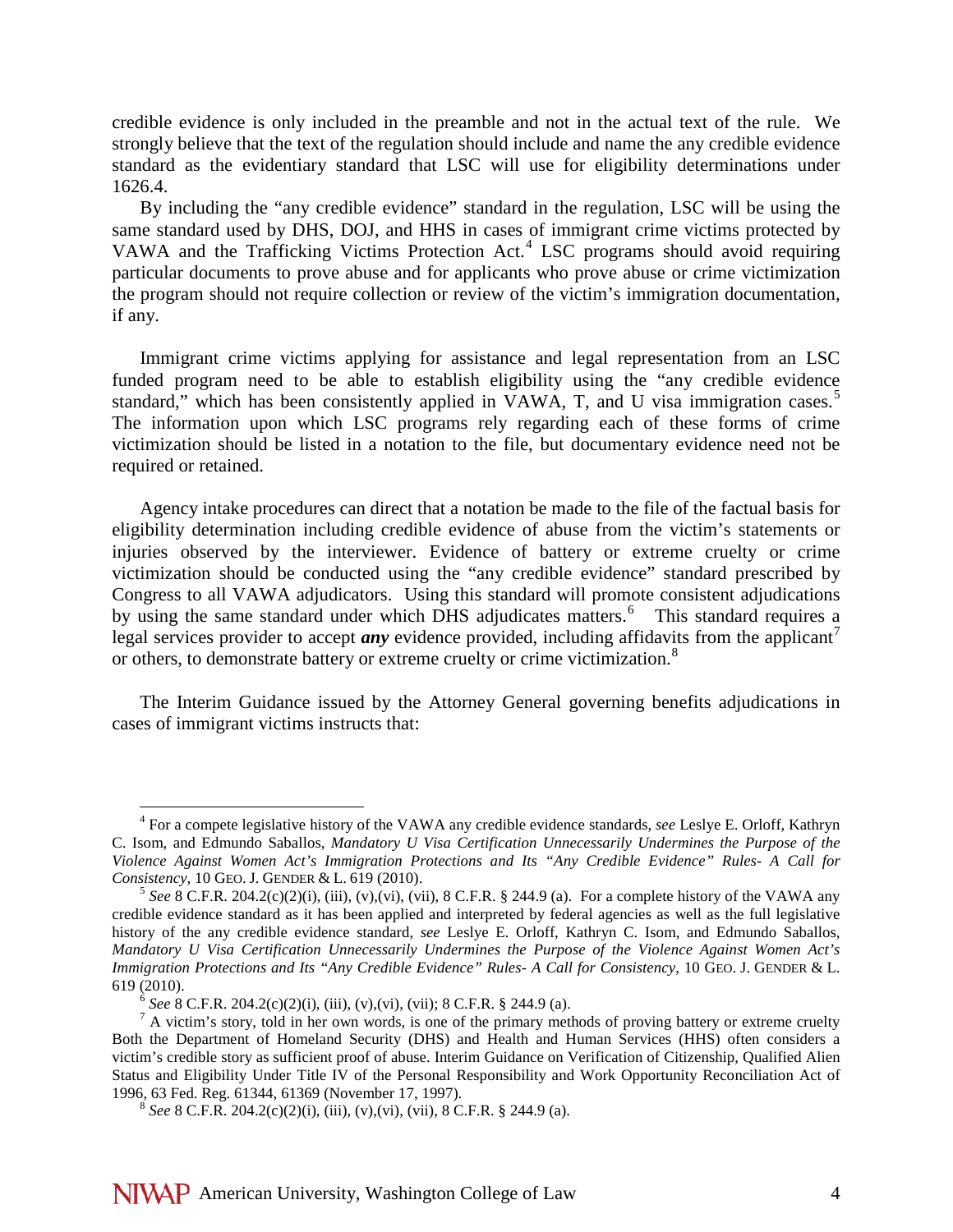an applicant may submit his or her own affidavit, under penalty of perjury (it does not have to be notarized), describing the circumstances of the abuse, and the benefit provider has the discretion to conclude that the affidavit is credible, and, by itself or in conjunction with other evidence, provides relevant evidence of sufficient weight to demonstrate battery or extreme cruelty.<sup>[9](#page-4-0)</sup>

The Interim guidance further explains that:

The benefit provider should bear in mind that, due to the nature of the control and fear dynamics inherent in domestic violence, some applicants will lack the best evidence to support their allegations (*e.g.*, a civil protection order or a police report). Thus, the benefit provider will need to be flexible in working with the applicant as he or she attempts to assemble adequate documentation. In determining the existence of battery or cruelty, it is important that the benefit provider understand both the experience of intimate violence and the applicant's cultural context. The dynamics of domestic violence may have inhibited the applicant from seeking public or professional responses to the abuse prior to applying for benefits needed to enable the applicant to leave the abuser. For many cultural groups, going to outsiders for help is viewed as disloyalty to the community and an embarrassment to the family. In some cultures, for example, women have been conditioned to accept the authority and control of their husbands. Thus, there may be little independent documentary evidence of the abuse; the benefit provider should be sensitive to the needs and situation of the abused applicant when reviewing allegations and evidence of abuse.  $10$ 

The legal services provider should be required by regulations to accept any evidence and allow the immigrant applicant to prove eligibility as victim of battery, extreme cruelty, or criminal activity<sup>[11](#page-4-2)</sup> through a credible statement in an interview with the LSC program, which may or may not be supplemented by other evidence. The LSC funded program will have the discretion under this any credible evidence standard to assign more or less weight to individual pieces of evidence.<sup>[12](#page-4-3)</sup> This approach allows victims to safely meet each proof requirement in their application allowing them to use evidence safely accessible to them. Some victims may have police reports or medical records while others may be so isolated that the only evidence

<span id="page-4-0"></span> <sup>9</sup> Department of Justice, *Interim Guidance on Verification of Citizenship, Qualified Alien Status and Eligibility Under Title IV of the Personal Responsibility and Work Opportunity Reconciliation Act of 1996, 63 Fed. Reg.* 61344, 61370 (November 17, 1997).

<span id="page-4-1"></span><sup>&</sup>lt;sup>10</sup> Department of Justice, *Interim Guidance on Verification of Citizenship, Qualified Alien Status and Eligibility Under Title IV of the Personal Responsibility and Work Opportunity Reconciliation Act of 1996*, 63 Fed. Reg. 61344, 61370 (November 17, 1997).

<span id="page-4-2"></span><sup>&</sup>lt;sup>11</sup> U visa qualifying criminal activities includes: Rape, torture, trafficking, incest, domestic violence, sexual assault, abusive sexual contact, prostitution, sexual exploitation, stalking, female genital mutilation, being held hostage, peonage, involuntary servitude, slave trade, kidnapping, abduction, unlawful criminal restraint, false imprisonment, blackmail, extortion, manslaughter, murder, felonious assault, witness tampering, obstruction of justice, perjury, fraud in foreign labor contracting, solicitation to commit any of the above-mentioned crimes, or *any similar activity* in violation of federal, state, or local criminal law. § 8 U.S.C. 1351 (2013).

<span id="page-4-3"></span><sup>12</sup> *See* INA § 204 (a) (1) (J).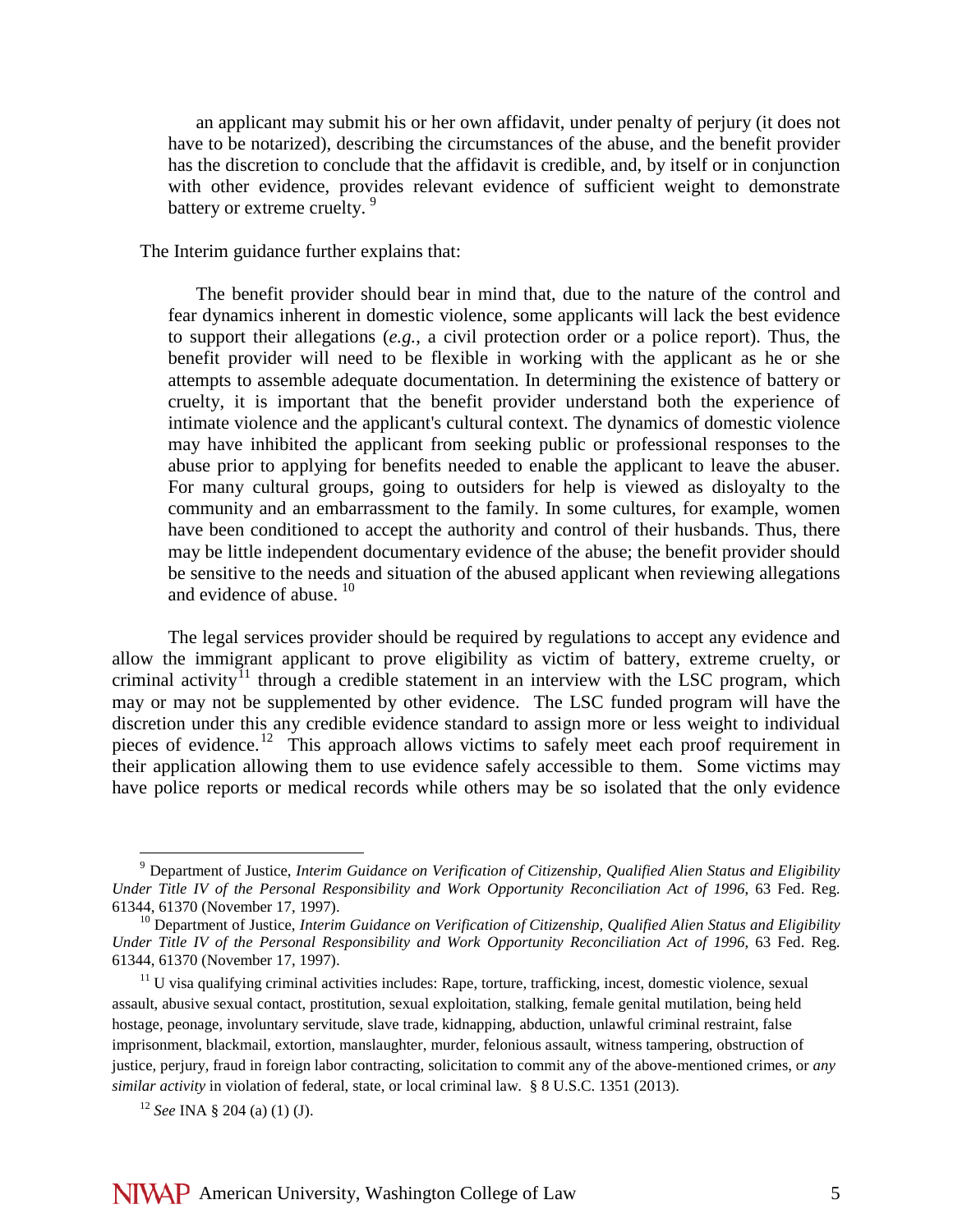they have access to is their own affidavit and, perhaps, affidavits of others who may have seen their injuries or witnessed the battery, extreme cruelty, or crime victimization.<sup>13</sup>

We believe that the following information included in the preamble is consistent with DHS and other federal agency interpretations recognizing how difficult it can be for immigrant crime victims, particularly those who suffer domestic violence, workplace violence, or abuse by a trafficker to provide proof and documentation that may be under the control of the perpetrator.

"..[T]he standard permits recipients to make a judgment that an Alien, who may not possess evidence at intake, will be able to do so after further investigation. Third, the rule allows eligibility based on statements taken from an alien, which may, in some cases, be the only evidence available during intake. Fourth, the rule accounts for the reality that the facts underlying eligibility assessments in abuse cases will often be fluid by calling for recipient staff to continue to assess eligibility beyond the intake process and to reverse eligibility determinations when appropriate. Fifth, the rule does not permit a recipient to delay in making eligibility determinations in order to provide assistance to an ineligible alien $\cdots^{14}$  $\cdots^{14}$  $\cdots^{14}$ 

A legal services provider should not require police reports or orders of protection to verify the existence of battery or extreme cruelty, but can accept such evidence if submitted by the victim.[15](#page-5-2) Written verification or documentation of the abuse from third parties, such as domestic violence advocates or social service agencies' eyewitnesses may also serve as evidence of battery, extreme cruelty, or crime victimization.

The following is a non-exclusive list of ways an applicant could establish battery or extreme cruelty. Note that the list is for illustrative purposes only given that a broad range of evidence can serve as proof of battery or extreme cruelty. An applicant is not required to use any of the examples below so that an alternative form of evidence is acceptable as long as it demonstrates battery or extreme cruelty.[16](#page-5-3) We recommend that applicants cite and document all

<span id="page-5-0"></span> $13$  INA § 204(a)(1)(J) the VAWA credible evidence standard was created as part of VAWA 1994 to assure that immigrant victims of domestic violence to allow a battered alien who files an application for relief under VAWA or the battered spouse waiver protections to "support that application with any credible evidence." *See* Report 103-395 Judiciary Committee House of Representatives 103d Congress 1<sup>st</sup> Session November 20, 1993 page 38. As a result, DHS, in examining evidence in VAWA and U visa cases, permits due consideration to be given to the difficulties some victims experience in acquiring documentation, particularly documentation that cannot be obtained without the abuser's knowledge or consent.<br><sup>14</sup> 78 Fed. Reg. 51700.<br><sup>15</sup> This approach has also been adopted by state protection order statutes, which do not require as a matter of law

<span id="page-5-2"></span><span id="page-5-1"></span>evidence of domestic violence beyond the victim's testimony about the facts of the abuse. Catherine F. Klein & Leslye E. Orloff, *Providing Legal Protection for Battered Women: An Analysis of State Statutes and Case Law*, 21 HOFSTRA L. REV. 801, 1045-46 (1993). *State statutes e.g.* Ariz. Rev. Stat. §13-3602; Del. Code Ann. tit. 10 §1043, §1045 §1041; Fla. Stat. Ann. §741.30; Ga. Code Ann. §19-13-4, §19-13-3; 750 ILCS 60/214, 60/201; Me. Rev. Stat. tit. 19-A §4007, §4005; Mich. Comp. Laws Ann. §600.2950; N.Y. Fam. Ct. Act §842, 812; Tex. Fam. Code §85.021, 82.002.<br><sup>16</sup> The definition of "battery and extreme cruelty" includes: being the victim of any act of a threatened act of

<span id="page-5-3"></span>violence, including any forceful detention, which results or threatens to result in physical or mental injury. Psychological or sexual abuse or exploitation, including rape, molestation incest (if the victim is a minor) or forced prostitution shall be considered acts of violence. Other abusive actions may also be acts of violence under this rule.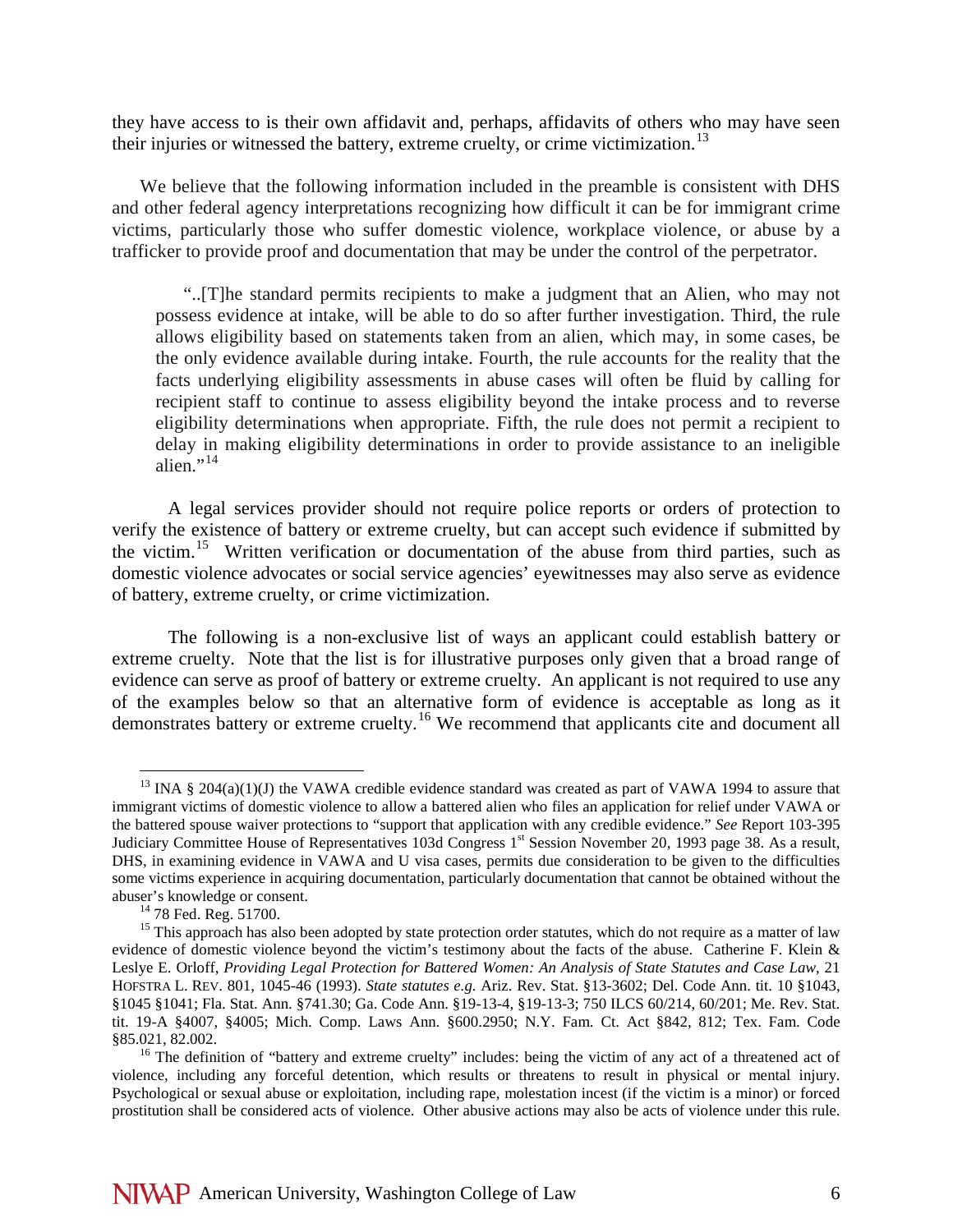applicable factors in their applications, since the presence or absence of any one factor is not determinative. Adjudicators should weigh all relevant factors presented and consider them in light of the totality of the circumstances.<sup>[17](#page-6-0)</sup> The evidence must be evaluated on a case-by-case basis, taking into account the particular facts and circumstances of each case.<sup>18</sup>

Evidence of battery or extreme cruelty may include, but is not limited to:<sup>[19](#page-6-2)</sup>

- A victim's statement, testimony, or affidavit outlining the facts of the violence or cruelty in each incident. The statement may include dates when each incident occurred (it does not need to include specific dates), discussion of the applicant's fears and injuries, and/or the effect that each abusive incident has had on the applicant and her/his family and children; $^{20}$  $^{20}$  $^{20}$
- Reports, statements, or affidavits from: police; judges; other court officials; medical personnel; school officials; psychologists and psychiatrists; clergy; social workers; any witness; or other social service agency personnel;  $2<sup>1</sup>$

<span id="page-6-1"></span>CFR 214.14 (b)(1). <sup>18</sup> DHS and DOJ's Executive Office of Immigration Review (EOIR) both use this standard in cases of battered immigrants. *See* 64 Fed. Reg. 27856 (5/21/99) [adding §1240.58] EOIR regulations use this standard for measuring "extreme hardship." See also the DHS U-visa regulations 8 CFR 214.14 (b)(1) require that decisions are made as "case-by-case determinations." The U-visa rule sets out a number of factors that DHS will use to consider deciding whether physical or mental abuse occurred. Factors considered in U-visa cases include: the nature of the injury inflicted or suffered; the severity of the perpetrator's conduct; the severity of the harm suffered; the duration of the infliction of the harm; and the extent to which there is permanent or serious harm to the appearance, health, or physical or mental soundness of the victim. DHS makes it clear that "[n]o single factor is a prerequisite…" and " a series of abusive acts taken together may constitute ... physical or mental abuse although none of the acts alone would rise to that level." *See* U visa regulations 72 Fed. Reg. No. 179, 53014, 53018 (September 17, 2007). 22 CFR 214.14 (b)(1).

<span id="page-6-2"></span><sup>19</sup> Much of this list is derived from evidence routinely accepted by INS and state protection order courts in domestic violence cases. 8 C.F.R. § 204.2(C)(1). NOTE: Any of these types of information could be sufficient.<br>Multiple types of evidence are NOT required.

<span id="page-6-3"></span><sup>20</sup> Moira Fisher Preda, Cecilia Olavarria, Janice Kaguyutan, and Alicia (Lacy) Cara, *Preparing the VAWA Self-Petition and Applying for Residence* 17 in BREAKING BARRIERS: A COMPLETE GUIDE TO LEGAL RIGHTS AND RESOURCES FOR BATTERED IMMIGRANTS (2013) (attached here at Appendix X).

<span id="page-6-4"></span><sup>21</sup> http://www.ssa.gov/pubs/10093.html. When applying for a new social security number, one needs to submit, 1) a statement explaining why you need a new number, and 2) evidence documenting harassment or abuse. Evidence from third parties such as police, medical facilities or doctors, and describes the nature and extent of

 $\overline{a}$ 

Acts or threatened acts that, in and of themselves, may not initially appear violent may be part of an overall pattern of violence.  $8 \text{ C.F.R.}$   $\frac{8}{204.2 \text{ (c)(1)(vi)} (2004)}$ .

<span id="page-6-0"></span> $17$  DHS and DOJ's Executive Office of Immigration Review (EOIR) both use this standard in cases of battered immigrants. *See* 64 Fed. Reg. 27856 (5/21/99) [adding §1240.58] EOIR regulations use this standard for measuring "extreme hardship." See also the DHS U-visa regulations 8 CFR 214.14 (b)(1) require that decisions are made as "case-by-case determinations." The U-visa rule sets out a number of factors that DHS will use to consider deciding whether physical or mental abuse occurred. Factors considered in U-visa cases include: the nature of the injury inflicted or suffered; the severity of the perpetrator's conduct; the severity of the harm suffered; the duration of the infliction of the harm; and the extent to which there is permanent or serious harm to the appearance, health, or physical or mental soundness of the victim. DHS makes it clear that "[n]o single factor is a prerequisite…" and " a series of abusive acts taken together may constitute ... physical or mental abuse although none of the acts alone would rise to that level." *See* U visa regulations 72 Fed. Reg. No. 179, 53014, 53018 (September 17, 2007). 22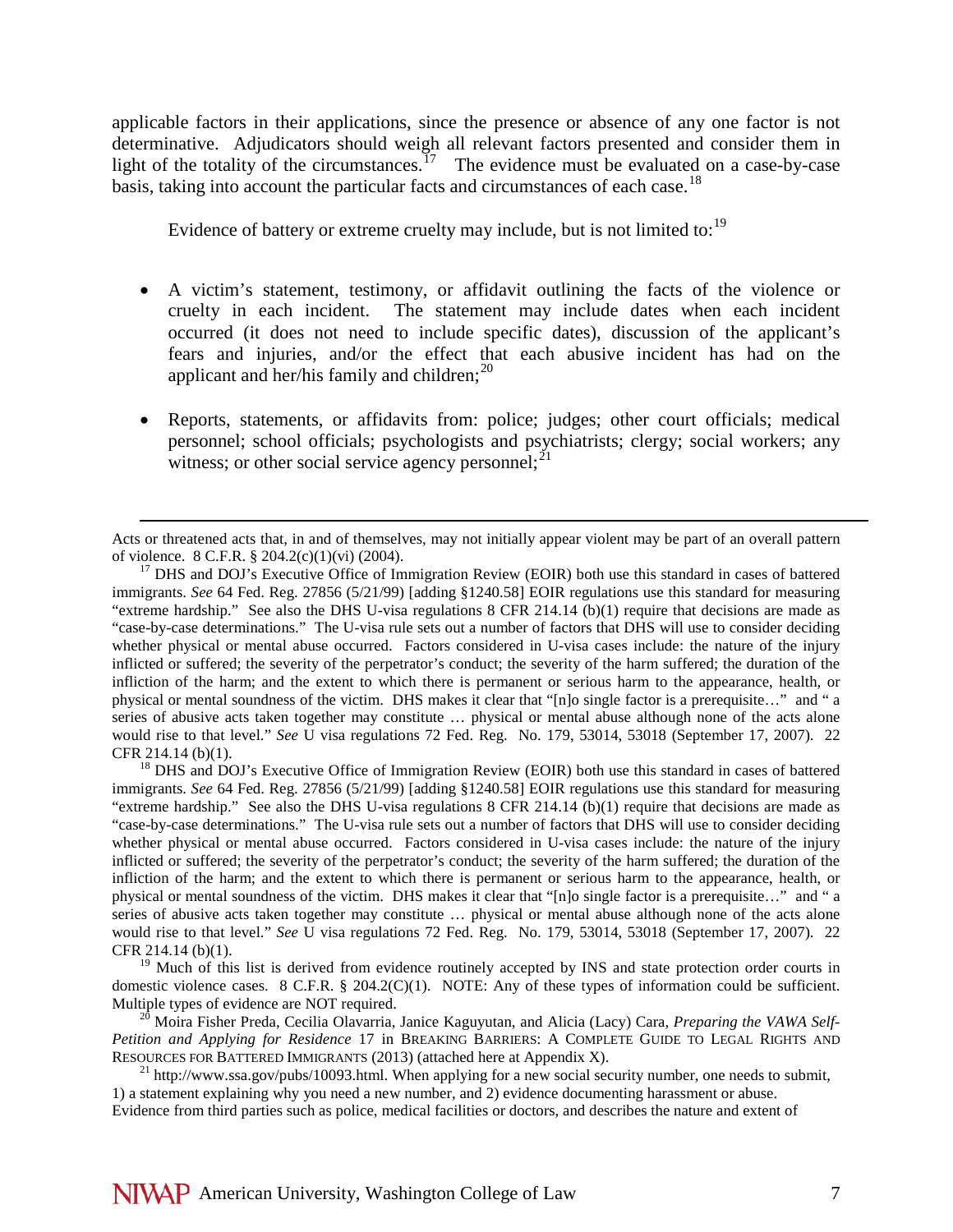- Documentation establishing a pattern of abuse and violence.<sup>[22](#page-7-0)</sup>
- Statements of workers from a domestic violence shelter or other domestic violence programs attesting to the time the victim spent in the shelter or participating in the domestic violence program that they believe the applicant is a victim and facts they know of regarding the victim's case;  $2^3$
- Medical records;
- Photographs of the visibly injured self-petitioner supported by affidavits;  $24$
- Temporary or Permanent restraining, civil or criminal protection orders or bond orders;<sup>[25](#page-7-3)</sup>
- Other legal document showing legal steps taken to end the abuse.<sup>[26](#page-7-4)</sup>
- Evidence that the victim sought safe haven in a battered women's shelter or similar refuge; $^{27}$  $^{27}$  $^{27}$
- Police reports or records of telephone calls or visits to the victim's address. This may include; telephone calls to the police registering a compliant, a log of police runs made to the residence, copies of all tapes, reports written by officers responding to a call or other reports taken by police of violations including those not taken at the scene of the crime.
- Criminal court records if a batterer was arrested or convicted of any act of domestic violence or destruction of property relating to the victim;
- Evidence of property damage;

 $\overline{a}$ 

- <span id="page-7-4"></span><span id="page-7-3"></span><span id="page-7-2"></span>
- <span id="page-7-5"></span>

harassment, abuse or life endangerment is helpful. Other evidence may include court restraining orders and letters from shelters, family members, friends, counselors or others who have knowledge of the domestic violence or abuse.<br><sup>22</sup> 8 C.F.R. § 204.2(e)(2)(iv).<br><sup>23</sup> Department of Justice, *Interim Guidance on Verification of Citizens* 

<span id="page-7-1"></span><span id="page-7-0"></span>*Under Title IV of the Personal Responsibility and Work Opportunity Reconciliation Act of 1996*, 63 Fed. Reg. 61344, 61369-70 (November 17, 1997). ("Evidence of battery or extreme cruelty (and in the case of a petition on behalf of a child, evidence that the applicant did not actively participate in the abuse) includes, but is not limited to, reports or affidavits from police, judges and other court officials, medical personnel, school officials, clergy, social workers, counseling or mental health personnel, and other social service agency personnel; legal documentation, such as an order of protection against the abuser or an order convicting the abuser of committing an act of domestic violence that chronicles the existence of abuse; evidence that indicates that the applicant sought safe-haven in a battered women's shelter or similar refuge because of the battery against the applicant or his or her child; or photographs of the visibly injured applicant, child, or (in the case of an alien child) parent supported by affidavits. An applicant may also submit sworn affidavits from family members, friends or other third parties who have personal knowledge of the battery or cruelty.")<br>
<sup>24</sup> Id. <sup>25</sup> Id. <sup>25</sup> Id. <sup>27</sup> Id.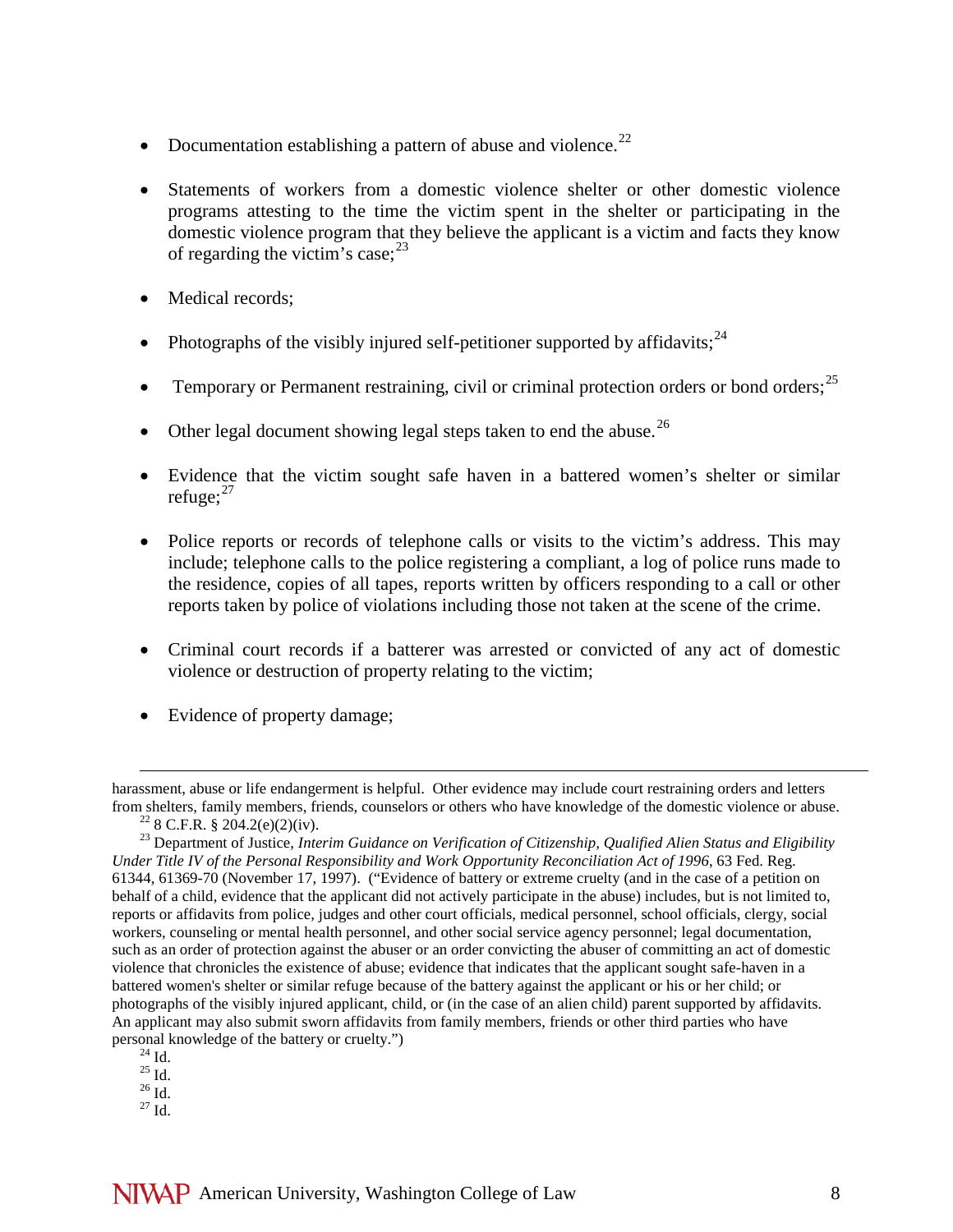- Diagnostic reports from mental health professionals (Post-Traumatic Stress Disorder is NOT required); $^{28}$  $^{28}$  $^{28}$  or
- Any other form of credible evidence about the history of abuser, battery, extreme cruelty, domestic violence or sexual assault.

Particularly in communities where representation from LSC funded programs has not been open to immigrant crime victims in the past, it is likely that immigrant crime victims seeking legal representation may have tried to find ways to file their immigration case with the assistance of non-lawyer advocates or, in the worse cases, notarios. Since the legal representation for immigrant crime victims under these anti-abuse regulations includes representation on a range of matters that are related to the abuse, immigrant victims may turn to the LSC funded agency for assistance in a custody, child support, divorce, benefits, or landlord/tenant case who may already have filed their immigration case. In these cases, it is quite possible that an applicant for LSC representation may have to provide to the intake staff at LSC funded programs copies of documentation related to their VAWA, T, or U visa case that was filed *pro se* or otherwise prior to seeking LSC funded legal assistance.

For this reason, it will be important for programs to be able to identify the kinds of documentation that immigrant crime victims will most likely have if they have begun the process of applying for immigration relief. This will assist programs in identifying and providing legal services to immigrant crime victims who may have begun their immigration case *pro se* or with the assistance of pro bono counsel. A crime victim who has already begun the process of applying for immigration benefits is also eligible for legal representation by an LSC funded program in other related matters, which include family law and public benefits representation. Another reason it is important for LSC funded programs to be able to identify the types of immigration documentation an immigrant survivor may include helping immigrant survivors who:

- May have filed an immigration case with the assistance of an unqualified immigration lawyer without expertise on immigrant crime victims legal rights;
- Received "immigration assistance" from a Notario;
- Can no longer sustain the costs of a private immigration attorney;
- Is a victim whose perpetrator is a spouse, child or parent or another family member who has filed an immigration case on the victim's behalf that is pending or approved by DHS; or
- Is a qualified immigrant eligible to receive public benefits.

The regulations indicate that LSC will be removing from the current regulations the list of statutes and documentation immigrants may have who are applying for legal representation

<span id="page-8-0"></span><sup>&</sup>lt;sup>28</sup> VAWA 1994, Title IV of the Violent Crime Control and Law Enforcement Act of 1994; Pub. L. 103-322, Stat. 1902-1955 (September 13, 1994). *See* Report 103-395 Judiciary Committee House of Representatives 103d Congress  $1<sup>st</sup>$  Session November 20, 1993 page 38. (VAWA 1994 ended the practice of immigration officials requiring evidence from licensed mental health professionals and in doing so stated that this practice "focuses the inquiry on the effect of the cruelty on the victim rather than on the violent behavior of the abuser, and it may be discriminatory against non-English-speaking individuals who have limited access to bilingual mental health professionals.")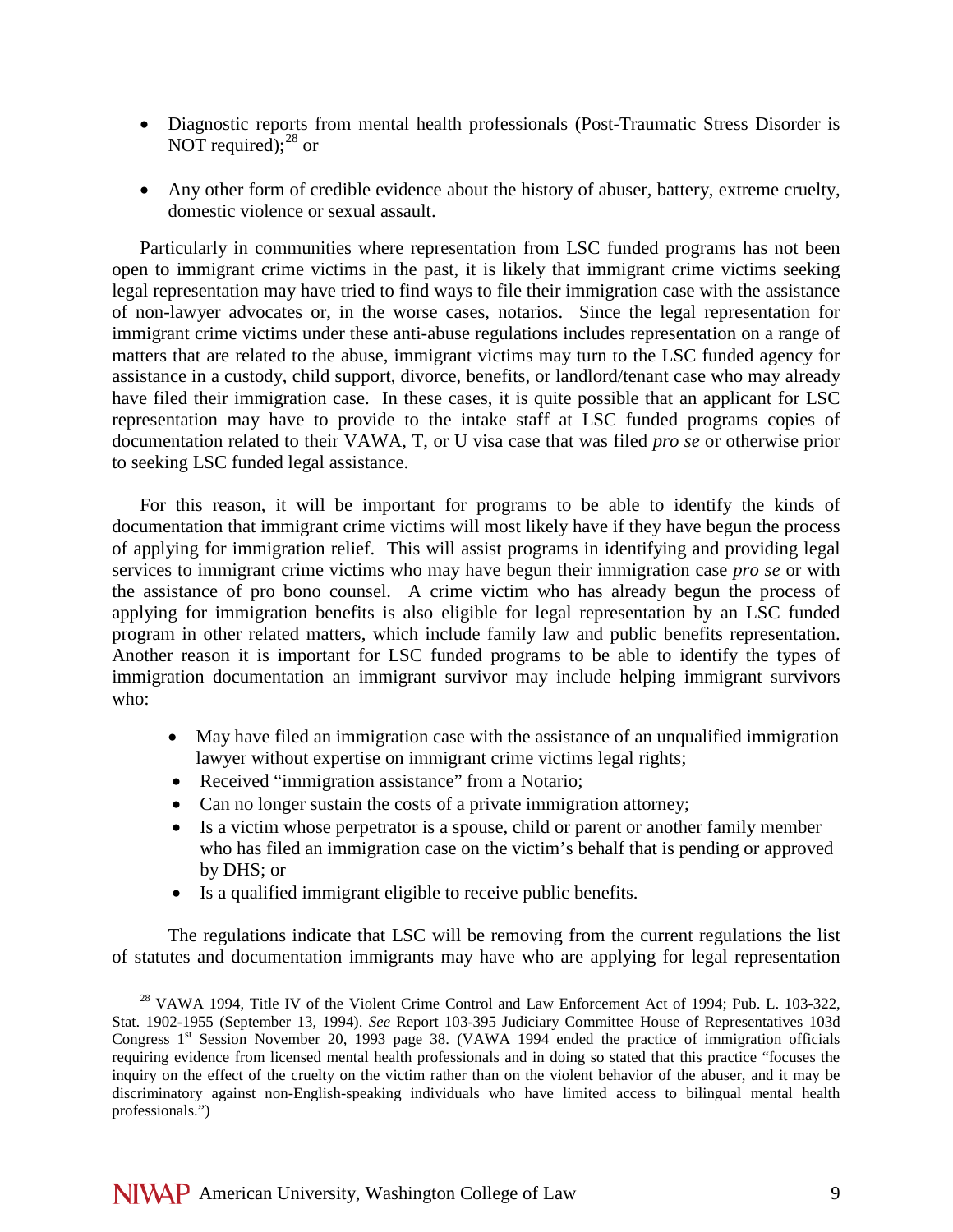from an LSC program under 1626.5. We support this approach which will facilitate that speed with which in the future LSC can make amendments to the document and quickly as immigration laws change and get the information out to the field. It would be useful for LSC in developing future lists of documents an immigrant applicant may have to create a separate list to help programs identify victims eligible under 1626.4 will have even when they are not also eligible under 1626.5.

To assist LSC in this process, we have developed Appendix IV which provides a chart tracking the various immigration and benefits statuses a crime victim may have annotated to identify the types of DHS documents victims who have begun the immigration and benefits process may be able to submit. It is important to note that several of the listed statuses include points in time after filing of an immigration cases in which an immigrant would not be eligible for LSC funded legal assistance unless the applicant for legal assistance is an immigrant crime victim.

Incorporating the use of the "any credible evidence" standard into the LSC regulation allows legal service providers to move from an immigration status focus to a victimization focus that, in turn, would encourage immigrant victims to feel secure enough to seek crucial legal assistance. Incorporating a victimization-based screening process focuses on and satisfies the goals of VAWA to provide much needed assistance to victims of abuse.

# **5. Elimination of Requirement That Perpetrator Be a Family Member or Household Member**

The VAWA 2005 LSC amendments carefully chose the categories of victims who would be covered by the anti-abuse laws to be given access to LSC funded legal services. In 1997, Congress wrote VAWA confidentiality legislation that is a central component of the VAWA immigration legislative scheme.<sup>[29](#page-9-0)</sup> VAWA Confidentiality provides protection from harm resulting from DHS, DOJ, and State Department officials relying on information provided by the crime perpetrator or the crime perpetrator's family member to a broad range of family violence victims without regard to whether or not that individual crime victim ever applies for immigration relief.<sup>[30](#page-9-1)</sup> This VAWA confidentiality protection only extends to T and U visa victims once they file their immigration case. $31$ 

In drafting the access to LSC funded legal services, Congress decided not to limit access by requiring that the crime victims receiving legal assistance ever be required to file for VAWA< T or U or any form of immigration relief. Congress understood that immigrant crime victims needed and should be eligible for assistance whether or not the victim is seeking assistance for an immigration or VAWA, T or U visa immigration case. There are LSC funded programs that

<span id="page-9-1"></span><span id="page-9-0"></span> $29$  For an overview of VAWA confidentiality legislative history, purpose and implementation up to but not including the VAWA 2013 amendments, *see* Leslye E. Orloff, *VAWA Confidentiality: History, Purpose, DHS Implementation and Purpose of VAWA Confidentiality Protections*, in EMPOWERING SURVIVORS: LEGAL RIGHTS OF IMMIGRANT VICTIMS OF SEXUAL ASSAULT (2013) (attached here at Appendix IX).  $^{30}$  8 U.S.C. 1367(a)(1)(A)-(F)  $^{31}$  Id.

<span id="page-9-2"></span>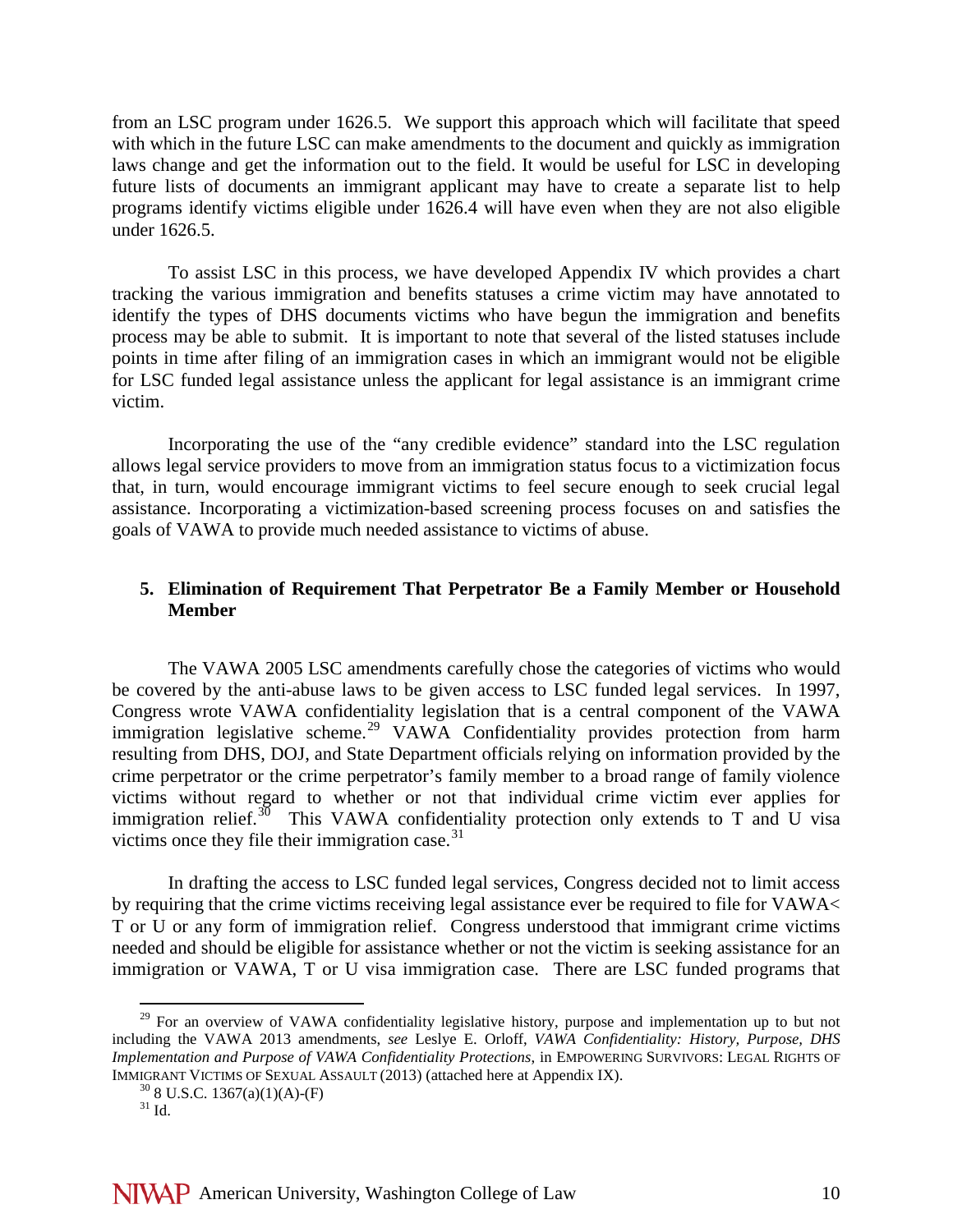provide a range of legal representation that victims and their family members need that may not include immigration relief – e.g. family law, protection orders, public benefits they or their U.S.C. children qualify to receive, housing are examples. For this reason when Congress drafted the VAWA 2005 LSC amendments Congress explicitly opened up representation to all of the following crime victims and did not require that to be eligible the victims ever have to file any form of immigration case. The following are the LSC eligible categories of crime victims:

- Immigrant victims of battering or extreme cruelty;  $32$
- Sexual assault; $33$
- Trafficking in the United States; or
- *Qualifies* for relief under section INA 101(a)(15)(U).

It is important to note that the first three categories, domestic violence, sexual assault, and trafficking, are eligible for LSC funded assistance without regard to any eligibility under any immigration laws. If a non-citizen is a victim of one of these crimes they qualify for legal assistance. Since U visa covered a long and potentially changing list of crimes, Congress sought a way to offer LSC funded representation for these victims. Congress wanted to be more generous than the approach it had taken with VAWA confidentiality and offer assistance to all victims who suffered trafficking in the United States, **and** to offer representation to any noncitizen victim of any U visa listed crime who *qualified* for relief under INA section  $101(a)(15)(U)$ . Congress chose the word "qualified" because they understood that there would be U visa victims who would be seeking legal assistance, who qualify under the U visa protections, but who may have available to them other immigration options that the victim could pursue more safely than having to confront the perpetrator in a U visa related criminal investigation or prosecution.

A review of the data on the types of crimes that are the basis for U visas reinforces the importance of this approach. Most U visa victims are victims of domestic violence or sexual assault which are crimes that are recidivist in nature and where in all family violence cases, and in many sexual assault cases, the victim knows the perpetrator. The data on U visa cases shows the following types of criminal activities make up the following proportions of U visa case filings:

- Domestic violence 45.9%
- Rape, sexual assault, incest, trafficking 30.4%
- Felonious assault, murder, manslaughter 9.9%
- Kidnapping, being held hostage, unlawful criminal restraint, torture 8.47%

<span id="page-10-0"></span> $32$  Battering or extreme cruelty is the immigration law definition of domestic violence that is broader and covers victims of forms of emotional abuse that would not be sufficient in most states to reach the level of abuse required

<span id="page-10-1"></span> $33$  The VAWA definition of sexual assault would apply. VAWA 2013 amended the VAWA definition of sexual assault to be "SEXUAL ASSAULT- The term 'sexual assault' means any nonconsensual sexual act proscribed by Federal, tribal or State law, including when a victim lacks capacity to consent." 42 U.S.C. 13925(a)(29)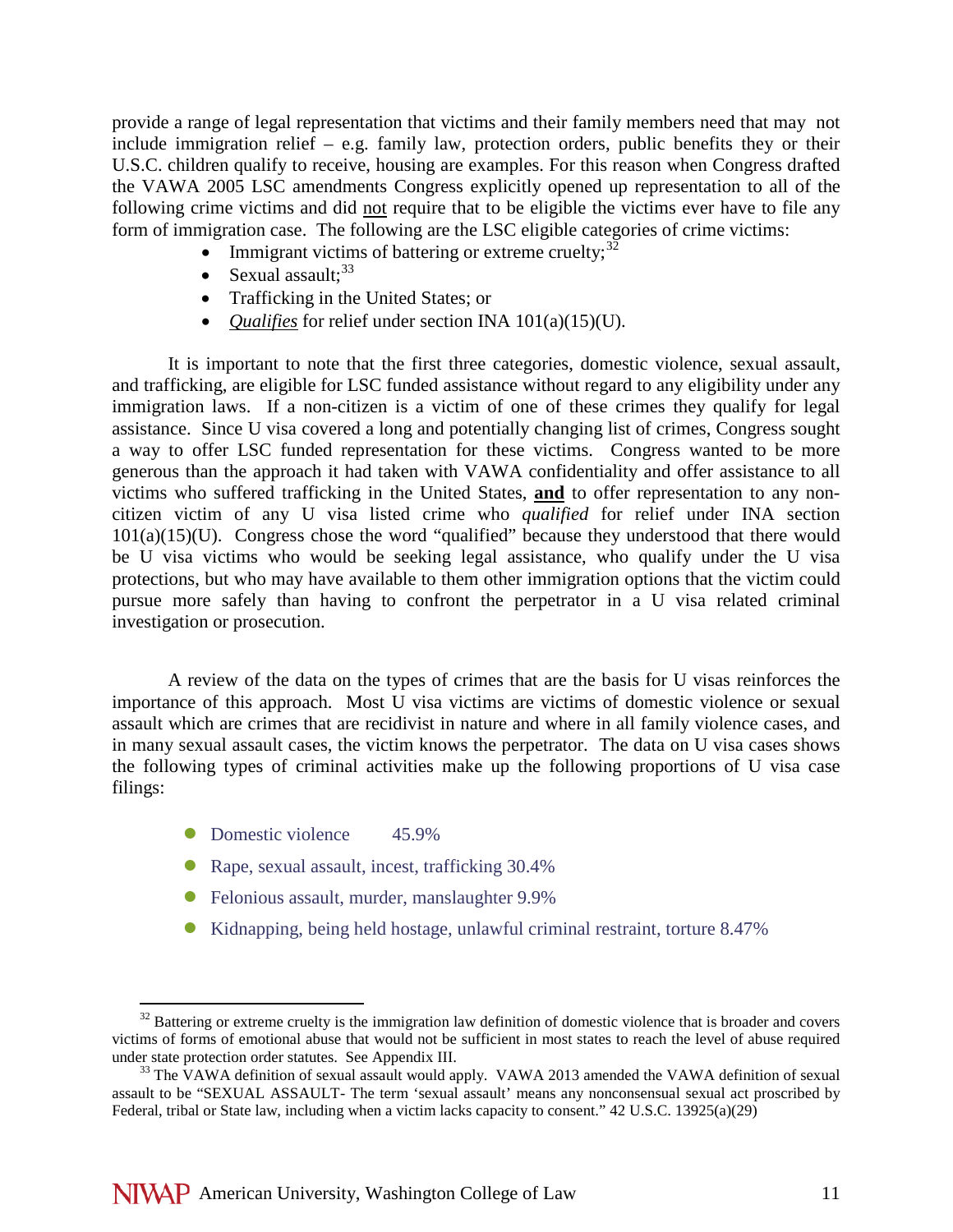Blackmail, extortion, perjury, obstruction of justice, attempts, conspiracy, solicitation  $5.3\%$ <sup>[34](#page-11-0)</sup>

#### **6. Related Legal Assistance**

The proposed regulations at  $1424.4(b)(2)$  does an excellent job of confirming two important points. First, the representation may or may not include representation in immigration matters, although the applicant is a non-citizen crime victim. Second, the regulation contains an illustrative list of many of the forms of legal assistance that are likely to be most often needed by immigrant crime victims. The regulation covers each of the major forms of representation that a crime victim may need for covering family law, employment, benefits, and housing matters.

Our only suggestion for improvement would be to add to this list in the regulation assistance with privacy and confidentiality protection and access to the protections of education laws and benefits (post-secondary educational grants and loans). Both of these remedies are particularly important for immigrants who are victims of sexual assault. Many sexual assault victims are school aged girls for whom access to educational benefits and remedies under education laws to address the subsequent problems that stem from the abuse and accommodations sexual assault survivors may need in the educational context to move on with their lives and maintain their ability to stay in school following rape. Similarly, a significant component of effective representation of sexual assault victims and domestic violence victims in many cultural communities is ensuring privacy and confidentiality. That is why compliance with confidentially laws and grant requirements are prerequisites for receiving funding from federal and state programs funding assistance to crime victims (e.g. VOCA, VAWA and Family Violence Prevention and Services Act funding). The proposed regulation would be improved by adding "education, privacy and confidentiality" to the list of categories of assistance that could be offered as related legal assistance under the regulation.<sup>[35](#page-11-1)</sup>

#### **7. Moving Lists of Documentation From Appendix to Regulation to Program Letter**

We support LSC's decision in the proposed rule to move the documentation list to a program letter. This is a positive change that will give LSC the flexibility to make amendments as needed to keep up with changes in immigration laws as they happen. As discussed above, as the program letter is developed we suggest that a section of the documentation list be devoted to the

<span id="page-11-0"></span> <sup>34</sup> Leslye E. Orloff and Paige E. Feldman, *National Survey on Types of Criminal Activities Experienced By U visa Recipients* (2011), *available at*: [http://niwaplibrary.wcl.american.edu/reference/additional-materials/iwp](http://niwaplibrary.wcl.american.edu/reference/additional-materials/iwp-training-powerpoints/september-9-12-2012-san-diego-ca/research/U-visa-recipients-criminal-activity-survey.pdf/view)[training-powerpoints/september-9-12-2012-san-diego-ca/research/U-visa-recipients-criminal-activity](http://niwaplibrary.wcl.american.edu/reference/additional-materials/iwp-training-powerpoints/september-9-12-2012-san-diego-ca/research/U-visa-recipients-criminal-activity-survey.pdf/view)[survey.pdf/view](http://niwaplibrary.wcl.american.edu/reference/additional-materials/iwp-training-powerpoints/september-9-12-2012-san-diego-ca/research/U-visa-recipients-criminal-activity-survey.pdf/view) (attached here at Appendix XI). <sup>35</sup> For a non-exclusive list of potential legal actions that would be related legal assistance under this rule, *see*

<span id="page-11-1"></span>Appendix VII.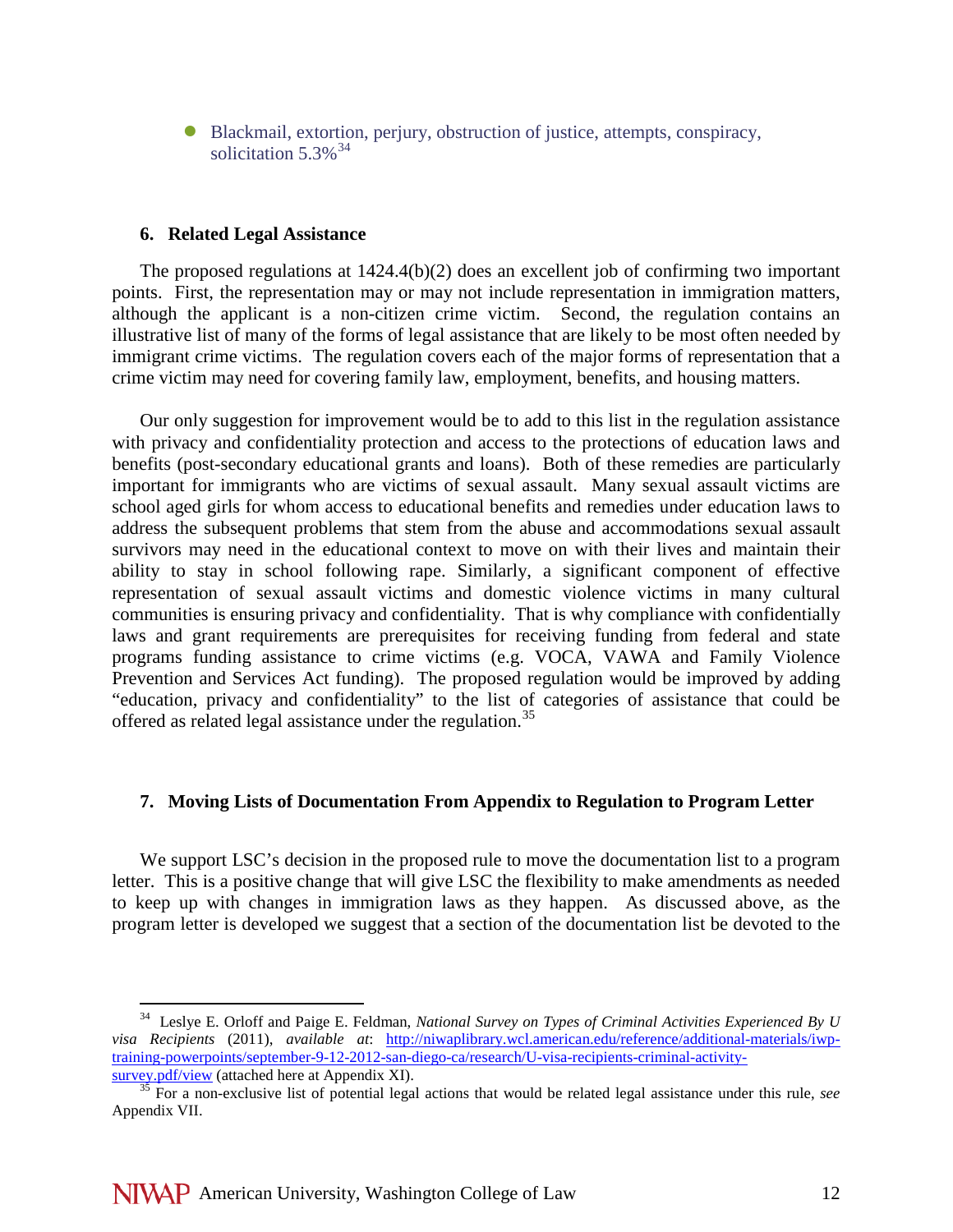special forms of documentation that immigrant victims who benefit from anti-abuse statues receive from DHS as they proceed through the application process.<sup>36</sup>

# **II. Responses to Specific Requests for Clarification in the Proposed Regulation**

# **1. Differing Trafficking Definitions**

There is an important difference between the terms "trafficking," used in the U visa and VAWA 2005 LSC amendments, and "severe forms of human trafficking," which applies in the T visa and continued presence context. VAWA 2005 LSC amendments and U visa 2000 used the generic term trafficking to cover all forms even those that do not reach the level of severity described for the T visa or continued presence purposes. Congress wrote the U visa and the T visa at the same time in the same time. Both visas became law together, one in VAWA (the U visa) and the other in TVPA (the T visa). Congress intended to cover a broader array of behaviors and prosecutions of traffickers in the U visa than the persons who were covered in the TVPA. A victim of trafficking must satisfy several requirements in order to establish eligibility for a T visa. The victim must establish that he or she is a victim of a severe form of human trafficking, which can be summarized as follows:

A T Visa Applicant Must Prove <sup>[37](#page-12-1)</sup>

- Severe Form of Human Trafficking applies for continued presence and for T-visas: The immigrant is or has been the victim of a severe form of human trafficking.<sup>[38](#page-12-2)</sup>
	- 1. Labor trafficking: In order to constitute a "severe form of trafficking" in persons, three elements must be present in cases involving labor or services.
		- 1. The Process through which the labor is attained was by recruiting, harboring, transporting, providing, or obtaining a person for labor;
		- 2. The Means: the means used to procure the labor included force, fraud, or coercion; and
		- 3. The End: the labor has to be procured for a certain purpose. Involuntary servitude, peonage, debt bondage, or slavery.
	- 2. Sex trafficking: Victims of a "severe form of trafficking" must prove
		- 1. The End: A commercial sex act; and
		- 2. The Means: that was induced by force, fraud, or coercion.
		- 3. Under 18 year old sex trafficking victims are only required to prove the commercial sex and are not required to prove the means.

To qualify for a T-visa a victim must additionally prove –

• Physically present on account of trafficking: The victim is currently being subjected to trafficking, recently liberated from their traffickers, or the immigrant is here because of past

<span id="page-12-2"></span><span id="page-12-1"></span>

<span id="page-12-0"></span><sup>&</sup>lt;sup>36</sup> *See* Appendix IV.<br><sup>37</sup> 22 U.S.C. § 7102(8); 8 C.F.R. § 214.11(a).<br><sup>38</sup> Victims of Trafficking and Violence Protection Act of 2000 ("TVPA") § 103(8)); 22 USC §7102(8) (2000).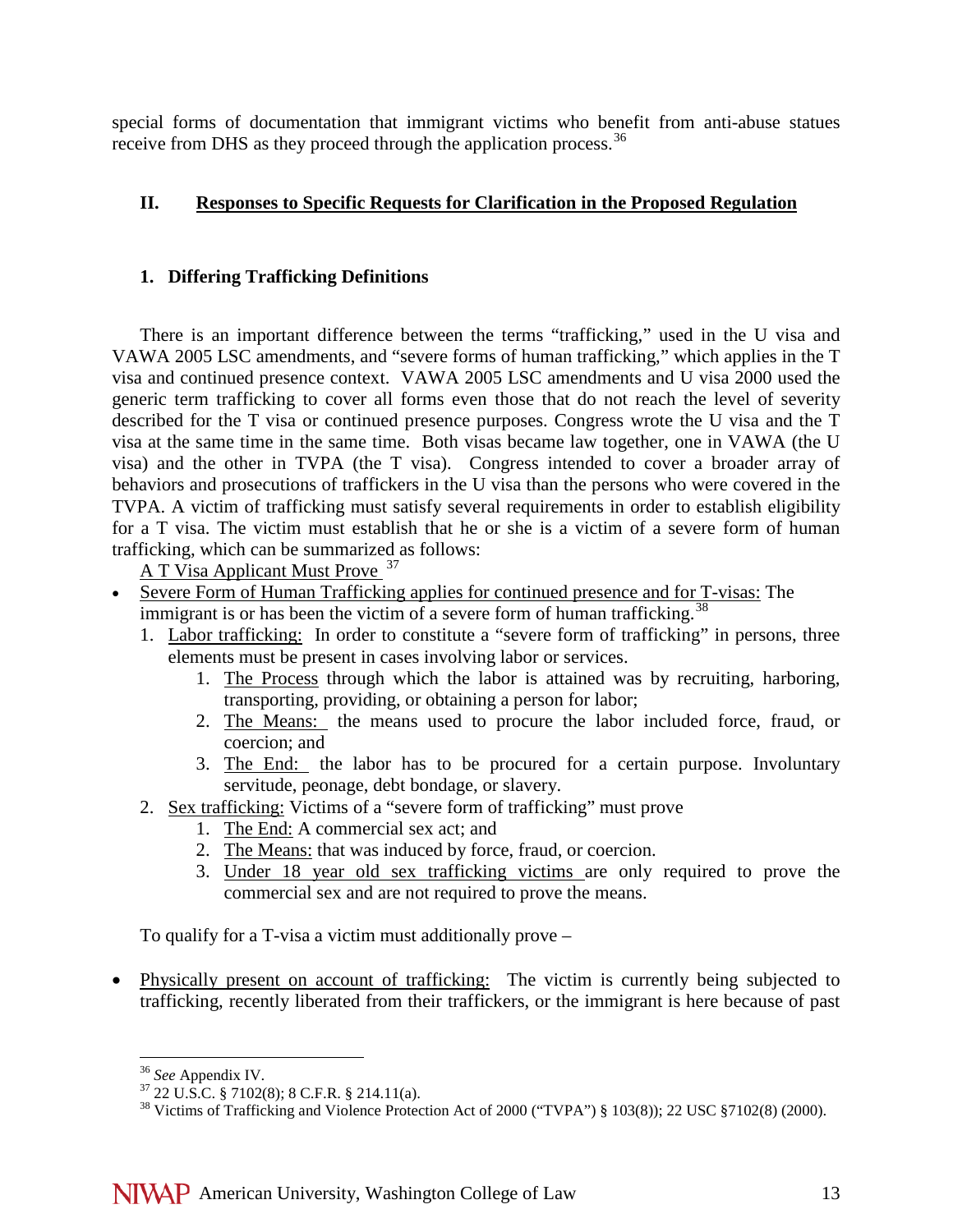trafficking and their current presence is directly related to the original trafficking.<sup>[39](#page-13-0)</sup> Victims who escape traffickers without law enforcement assistance must prove that they did not have a clear chance to leave the U.S. between their escape and contacting law enforcement.<sup>[40](#page-13-1)</sup> If the trafficking did not recently occur, the victim must demonstrate that they did not have the opportunity to depart through proof of "trauma, injury, lack of resources, or travel documents that have been seized by the traffickers"<sup>[41](#page-13-2)</sup>

- Extreme hardship involving unusual and severe harm to the victim will occur if the victim is removed from the United States; and
- Cooperation: The victim is under 18 years of age and is not required to cooperate; or the victim meets one of the following conditions:
	- o The victim has cooperated and is willing to cooperate with reasonable requests for assistance by federal, state, or local law enforcement in investigating or prosecuting crimes related to human trafficking; or
	- o The victim is excused by the Attorney General from failing to cooperate with reasonable requests for assistance by federal, state, or local law enforcement in investigating or prosecuting crimes related to human trafficking because of physical or psychological trauma.

The term "trafficking" was included in the U visa to cover forms of human trafficking in which trafficking was occurring but victims may have difficulty proving that the trafficking they suffered met the federal T visa and continued presence definition of "severe forms of human trafficking." There are significant differences in the level of public benefits and services victims of severe forms of human trafficking receive as recipients of T bona fide determinations and continued presence (benefits equal to those available to refugees) compared to U visa victims who have no eligibility for federal public benefits. The goal was to be able offer protection and help both the trafficking victims who could meet the severe forms test and those who could not.

Congress also understood that there would be many trafficking victims who would have difficulty meeting the strict requirements of proving physical presence on account of trafficking and extreme hardship that would need to obtain immigration relief through the U visa trafficking coverage rather than the T visa. Also, the level of law enforcement cooperation required in the U visa is a lower standard than in the T visa. The cooperation requirement in the T visa requires compliance with reasonable requests from law enforcement unless DHS agrees the victim qualifies for the physical or psychological trauma exception. In the U visa context, victims are required to be, have been, or be willing to be helpful to obtain a U visa. Once granted, the victim has an ongoing requirement to cooperate with reasonable requests for assistance. However, a U visa victim can maintain her U visa even when the victim does not cooperate so long as they did not unreasonably refuse to cooperate with reasonable requests for assistance.

### **2. Geographic Considerations**

<span id="page-13-2"></span>

<span id="page-13-1"></span><span id="page-13-0"></span><sup>&</sup>lt;sup>39</sup> 8 CFR §214.11(g) (2002).<br><sup>40</sup> 8 CFR §214.11(g)(2) (2002).<br><sup>41</sup> 8 CFR §214.11(g)(2) (2002).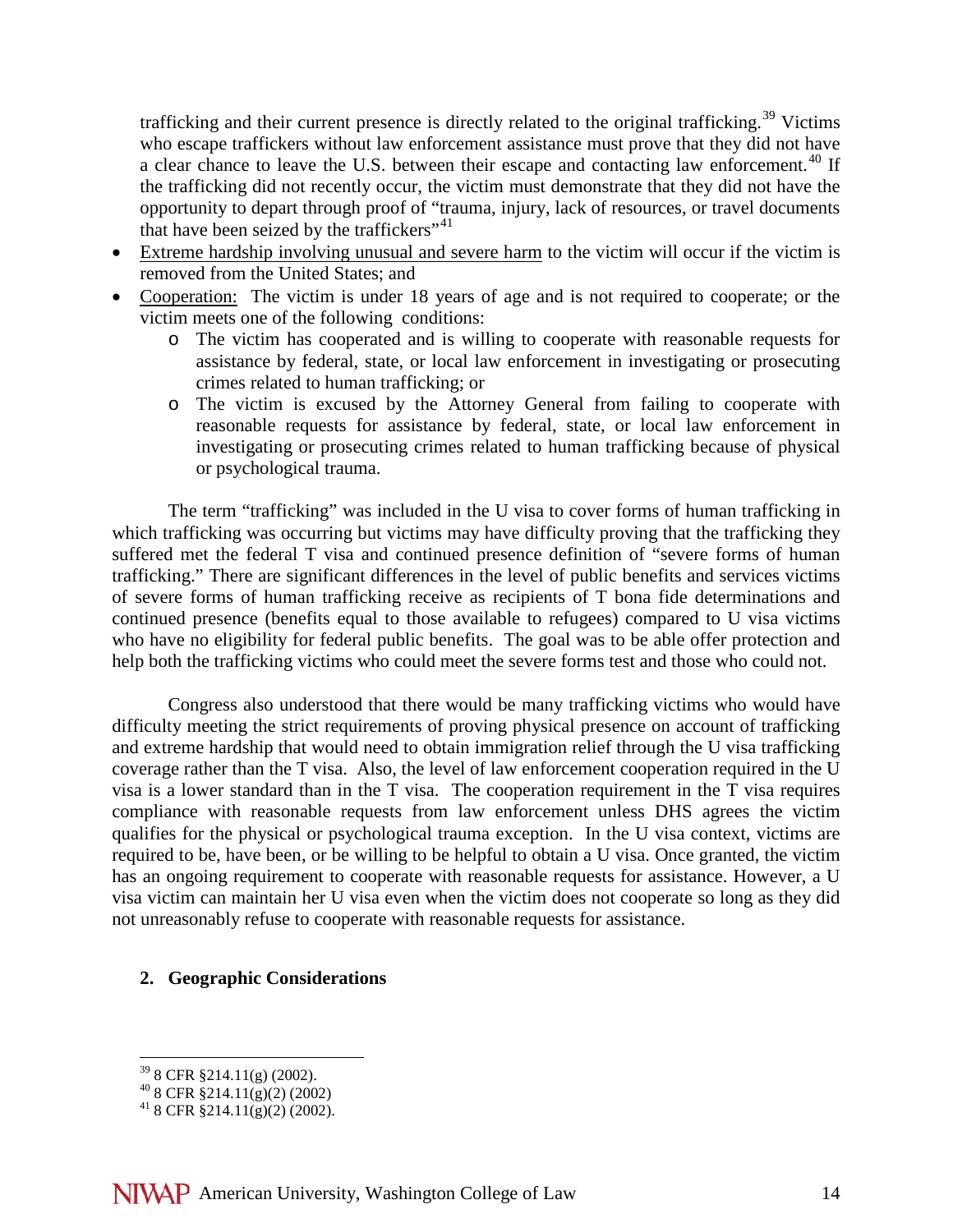### **A. LSC Correctly Eliminates the Requirement That Abuse Take Place in the United States**

As to the location of the abuse, we want to confirm that for VAWA and all U visa crimes, except "trafficking," the eligibility for legal services includes criminal activities or the battering or extreme cruelty that has occurred inside or outside of the United States. VAWA 2000 explicitly designed the U visa to include criminal activities regardless of where they occurred so long as the criminal activity is *a violation of the laws of the United States*. [42](#page-14-0) IN VAWA 2000, Congress removed the requirement that battering or extreme cruelty occur in the United States. The law was amended to allow victims to file from abroad. Additionally VAWA 2000 removed the requirement that abuse occur in the United States. This was done for two reasons. First, Congress recognized that domestic violence in families is a pattern of abuse that crosses boarders in some instances. The full range of and history of abuse could be considered as part of the VAWA self-petition by removing the requirement that DHS only consider abuse occurring in the U.S. Additionally, VAWA 2000 expanded self-petitioning to cover victims in cases in which all of the abuse occurred abroad and the perpetrator was the victim's U.S. citizen or lawful permanent resident spouse, parent or over 21 year old citizen child who is or was a member of the U.S. uniformed services or a U.S. government employee.<sup>43</sup> However, with regard to human trafficking, the limitation that the trafficking must have occurred in the United States is correct.

#### **B. Victim location in the U.S.**

As to the location of victims in the United States, the LSC proposed regulation is correct when it stated the following:

[I]t is LSC's view that the predicate activity for eligibility under the anti-abuse statutes need not take place in the United States so long as the activity violates a law of the United States, with the exception of trafficking and severe forms of trafficking, which must occur in the United States as described above."<sup>[44](#page-14-2)</sup>

One of the early lessons learned as VAWA self-petitioning was implemented was the extent to which domestic violence perpetrators would remove the victim from the United States either forcibly, or by trickery, cutting victims off from VAWA self-petitioning eligibility. Other victims, particularly those living in border areas would cross the border and return home seeking help in healing from abuse with family across the border. These victims would get stuck abroad and not be able to enter the United States and pursue VAWA immigration relief. This would end up resulting in courts awarding custody to perpetrators and perpetrators not being able to be prosecuted. For that reason, Congress amended VAWA self-petitioning in VAWA 2000 to allow eligible victims to file their VAWA cases from outside of the United States. At the same time, the U visa statute was written to allow victims to file whether or not they were physically

<span id="page-14-1"></span><span id="page-14-0"></span><sup>&</sup>lt;sup>42</sup> INA 101(a)(15)(U)<br><sup>43</sup> INA 204(a)(1)(A) (v); INA 204(s)(I)(B)(iv).<br><sup>44</sup> 78 Fed. Reg. 51700

<span id="page-14-2"></span>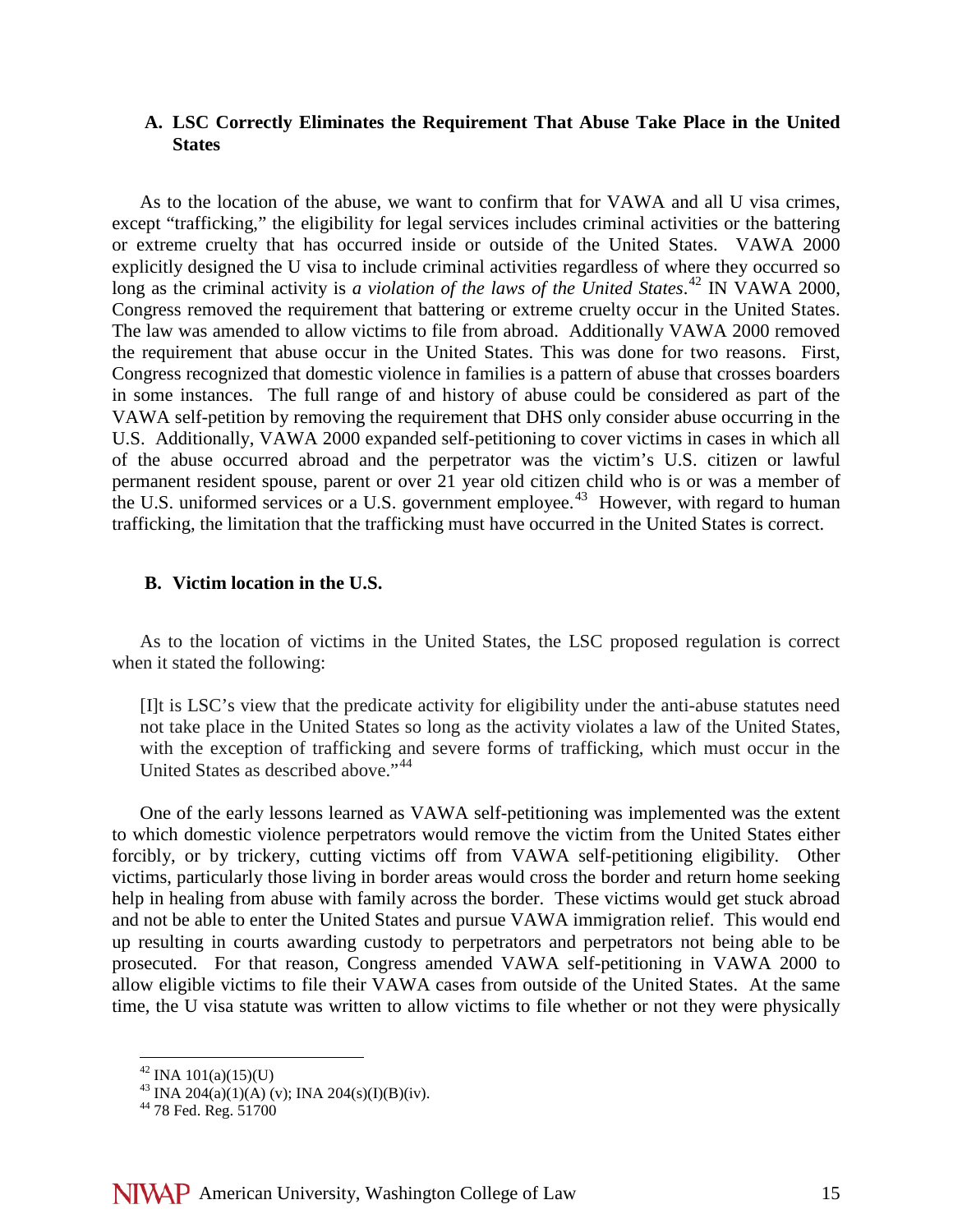in the United States at the time of filing. The proposed LSC regulation tracks this approach correctly.

# **III. Suggested Improvements to Regulations and Preamble**

### **1. Amend regulation 1626.4(d)(1) to remove "illegal" trafficking**

The regulation currently reads "Victims of trafficking must be subjected to *illegal* trafficking in the United States to be eligible for assistance."<sup>[45](#page-15-0)</sup> This makes no sense human trafficking however it is defined is illegal there is not legal trafficking. Delete the word illegal to remove confusion in the regulation.

# **2. Eligible not classified: 1626.4(a)(2)(ii) Aliens eligible for assistance under anti-abuse**   $laws<sup>46</sup>$  $laws<sup>46</sup>$  $laws<sup>46</sup>$

As discussed above, the VAWA 2005 regulations are clear that all trafficking victims qualify for assistance. This is also clear from the TVPA Section 107. Since section (2)(i) already includes eligibility based upon a victim being a victim of a severe form of human trafficking, the regulation should only include this form of eligibility in subsection (2) and subsection (ii) should be deleted. Subsection (ii) introduces a concept that is not called for in the statute be limiting eligibility to victims "classified" as T visa holders which means that their case would have had to be adjudicated by DHS. This is incorrect and too limited and should be deleted from the proposed regulation. The language that should be deleted is as follows:

" an alien classified as a non- immigrant under section 101 (a)(15)(T)(ii) of the INA (8) U.S.C.  $1101(a)(15)(T)(ii)$  regarding others related to the victim)."

### **3. 1626.2(f) list of statutes is incomplete.**

We commend the inclusion of the list of anti-abuse statutes in the regulation. However, there were several provisions and key reauthorizations that were not included in the list. 1626.2(f) should be rewritten as follows. The additions made to the list have been italicized.

"f) Anti-abuse statutes means the *Battered Spouse Waiver (Public Law 101-649, 104 Stat. 4978, codified at INA § 216(c)(4)(C))*; the Violence Against Women Act of 1994 (Public Law 103–322, 108 Stat. 1941, as amended), and the Violence Against Women and Department of Justice Reauthorization Act of 2000 (Public Law 106-386, 114 Stat. 1491), *2005* (Public Law

<span id="page-15-0"></span><sup>&</sup>lt;sup>45</sup> 78 Fed. Reg. 51703<br><sup>46</sup> 78 Fed. Reg. 51702

<span id="page-15-1"></span>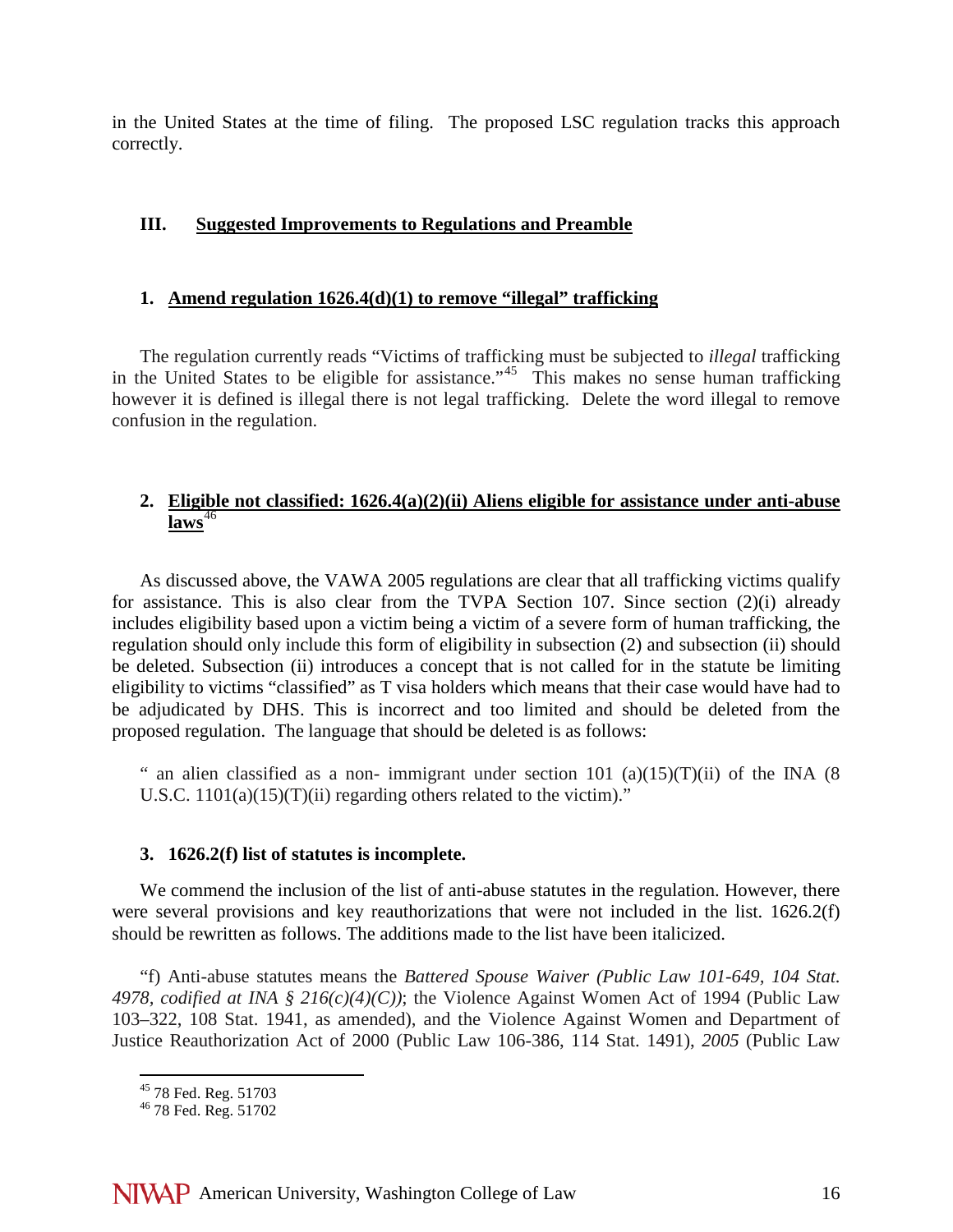109–162, 119 Stat. 2960), and *2013* (Public Law 113-14, 127 Stat. 54) (collectively referred to as ''VAWA''); the Victims of Trafficking and Violence Protection Act of 2000 (Public Law 106– 386, 114 Stat. 1464) ("TVPA), *2003* (Public Law 108-193, 117 State. 2875), *2005* (Public Law 109-164, 119 Stat. 3558), *2008* (Public Law 110-457, 122 Stat. 5044), and *2013* (Public Law 113-31) (collectively referred to as ''TVPRA''); Section 101(a)(15)(T) of the Immigration and Naturalization Act (''INA''), 8 U.S.C. 1101(a)(15)(T); Section 101(a)(15)(U) of the INA, 8 U.S.C. 1101(a)(15)(U); and the incorporation of these statutory provisions in section 502(a)(2)(C) of LSC's FY 1998 appropriation, Public Law 105–119, Title V, 111 Stat. 2440, 2510 as incorporated by reference thereafter. E.g., Public Law 113–6, 127 Stat. 198, 267 (2013) (LSC's FY 2013 appropriation)."[47](#page-16-0)

### **4. LSC Must Amend the Proposed Regulations to Ensure That No Record Keeping Requirements With Regard to Immigration Status or Immigration Case Information Is Required Under 1624.4(f)**

The most significant flaw in the proposed regulations relates to the requirements of Section 1624.4(f). This section requires that LSC funded agencies keep or retain copies and supporting documentation for U-visa, T-visa and "any other grant of immigration status" for victims receiving legal services from LSC funded organizations.<sup>[48](#page-16-1)</sup> This is a serious problem for a number of reasons.

First, this requirement is directly contrary to motivations and the direction of the evolution of federal VAWA confidentiality law. VAWA Confidentiality protects a victim in a potentially dangerous situation from any person who could in any way potentially share or abuse information, from obtaining that information about a VAWA confidentiality protected case. VAWA Confidentiality not only protects information in a VAWA, T, or U application, it prevents any third party from obtaining information about the very existence of any VAWA, T or U visas VAWA confidentiality protected case.<sup>[49](#page-16-2)</sup>

There are limited exceptions to VAWA confidentiality protections that Congress has recently, as part of VAWA 2013, narrowed.<sup>50</sup> The exceptions to VAWA confidentiality protections, as amended by VAWA 2013 require that, when law enforcement or national security officials gain access to VAWA confidentiality protected cases, their access is limited for law enforcement and national security purposes and require that the information released must be handled in a manner that protects the confidentiality of the information. Similarly, when House and Senate Judiciary staff gains access to VAWA, T or U visa files for Congressional oversight purposes, access is limited to closed cases and to redacted files that do not contain any personally identifying information.<sup>51</sup> Information protected by VAWA confidentiality and the existence of

<span id="page-16-2"></span><span id="page-16-1"></span><span id="page-16-0"></span><sup>&</sup>lt;sup>47</sup> 78 Fed. Reg. 51702.<br><sup>48</sup> Proposed Regulations 1626.4(f)(1).<br><sup>49</sup> For more in depth information about the implications of VAWA confidentiality violations and the importance of maintaining confidentiality of the application and its existence, *see* Leslye E. Orloff and Benish Anver, *Family Court Bench Card on Violence Against Women Act (VAWA) Confidentiality (2013) (attached here at Appendix VI).* <sup>50</sup> Section 810 of VAWA 2013. 51 8 U.S.C. 1367(b)(6)

<span id="page-16-4"></span><span id="page-16-3"></span>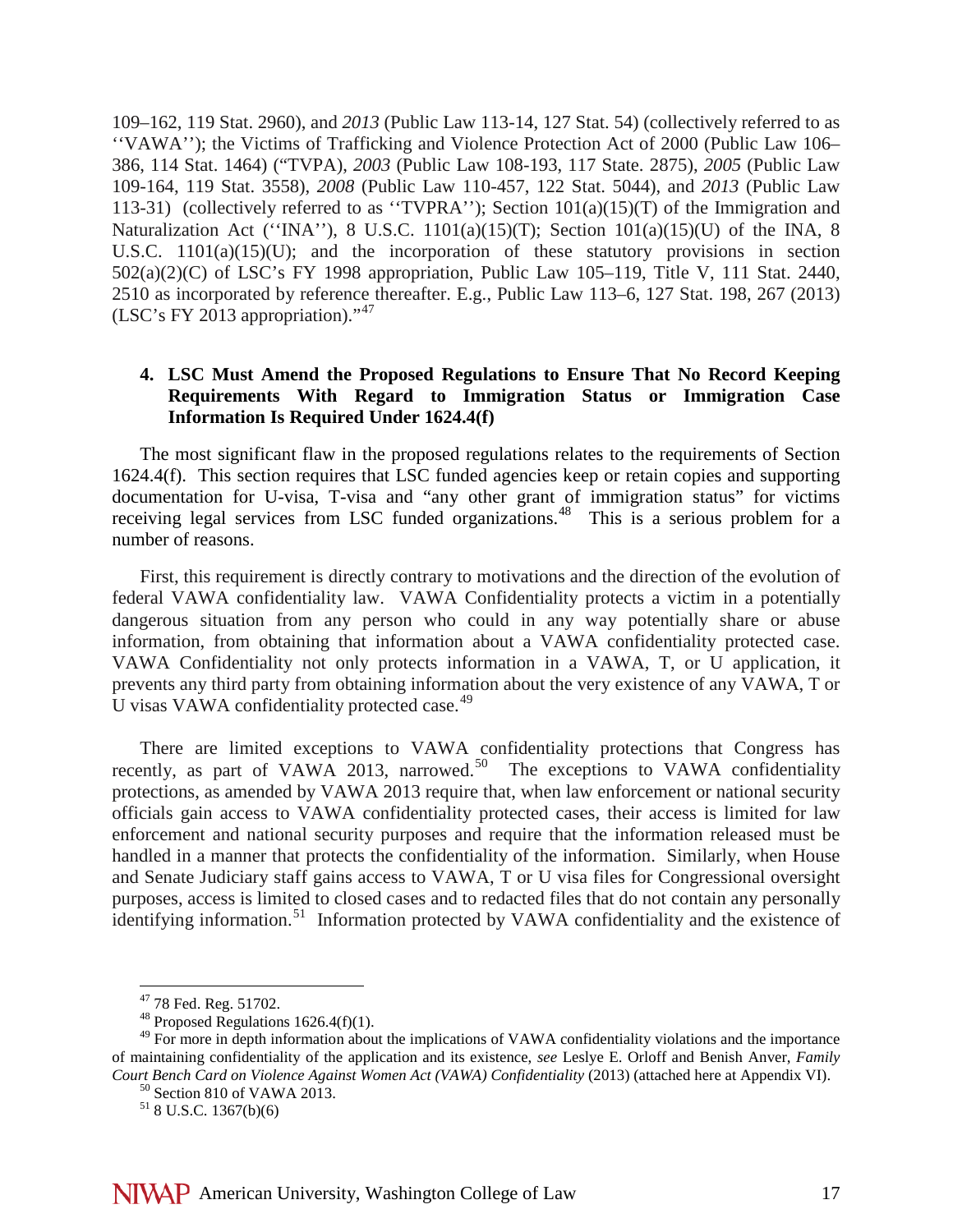VAWA confidentiality protected case is also not discoverable in family court cases<sup>[52](#page-17-0)</sup> and may not even be discoverable in criminal court cases.<sup>[53](#page-17-1)</sup> Records of these applications should not be kept because they are protected under VAWA Confidentiality. These records are not open to review without redaction, even for the purposes of congressional oversight, and, therefore, should not be maintained in records for the purposes of access to legal services.

As the preamble to the LSC Regulations correctly notes

" the proposed rule is a revision of paragraph (d) of the existing regulation, which states that recipients are not required to maintain records regarding the immigration status of clients represented under § 1626.4(a).

The reason for this waiver of immigration status recordkeeping for clients eligible under § 1626.4 is that, under the existing regulation, clients are eligible under § 1626.4 because they are victims of abuse and not because of their immigration status. For clients who are eligible because they are battered, subjected to extreme cruelty, victims of sexual abuse, or victims of trafficking or severe forms of trafficking, but who have not been granted visa, eligibility is based on abuse and not on immigration status."

The regulation and the preamble, however, go on to require recordkeeping regarding immigration status. This is an incorrect interpretation of the VAWA LSC amendments and the access to legal services to be provided to trafficking victims under the Trafficking Victims Protection Act. As discussed in detail above, victims under 1626.4 are eligible for legal representation because of crime victimization, not immigration status. Victims of battering or extreme cruelty, sexual assault and trafficking are eligible for related legal assistance, as the regulations correctly note could be on a range of issues that may or may not include immigration status. Secondly, U visa victim eligibility is based on victimization by criminal activity and it is open, as discussed in detail above, to victims without regard to whether or not they ever file an immigration case or whether the immigration case they file is a U visa case.

<span id="page-17-0"></span> <sup>5252</sup> Hawke v. United States Dep't of Homeland Sec., No. C-07-03456 RMW, 2008 U.S. Dist. LEXIS 87603, at \*19 (N.D. Cal. Sept. 29, 2008); For a brief on discovery in family court cases, *see* [http://niwaplibrary.wcl.american.edu/reference/additional-materials/iwp-training-powerpoints/november-12-15-](http://niwaplibrary.wcl.american.edu/reference/additional-materials/iwp-training-powerpoints/november-12-15-2012-atlanta-ga/family-law-track/custody/vawa-confidentiality/AmicusinVAWADiscoveryCase%20DI-10-10-12.pdf/view) [2012-atlanta-ga/family-law-track/custody/vawa-confidentiality/AmicusinVAWADiscoveryCase%20DI-10-10-](http://niwaplibrary.wcl.american.edu/reference/additional-materials/iwp-training-powerpoints/november-12-15-2012-atlanta-ga/family-law-track/custody/vawa-confidentiality/AmicusinVAWADiscoveryCase%20DI-10-10-12.pdf/view)

<span id="page-17-1"></span> $\frac{53}{2}$  For a brief on discovery in criminal court cases, *see* Legal Momentum Amicus Brief on VAWA Discovery and Confidentiality Issues, *available at*: [http://niwaplibrary.wcl.american.edu/reference/additional-materials/iwp](http://niwaplibrary.wcl.american.edu/reference/additional-materials/iwp-training-powerpoints/november-12-15-2012-atlanta-ga/family-law-track/custody/vawa-confidentiality/AmicusinVAWADiscoveryCase%20DI-10-10-12.pdf/view)[training-powerpoints/november-12-15-2012-atlanta-ga/family-law-track/custody/vawa](http://niwaplibrary.wcl.american.edu/reference/additional-materials/iwp-training-powerpoints/november-12-15-2012-atlanta-ga/family-law-track/custody/vawa-confidentiality/AmicusinVAWADiscoveryCase%20DI-10-10-12.pdf/view)[confidentiality/AmicusinVAWADiscoveryCase%20DI-10-10-12.pdf/view.](http://niwaplibrary.wcl.american.edu/reference/additional-materials/iwp-training-powerpoints/november-12-15-2012-atlanta-ga/family-law-track/custody/vawa-confidentiality/AmicusinVAWADiscoveryCase%20DI-10-10-12.pdf/view) The U visa rule states that the criminal court discovery if available at all would be limited to federal criminal cases 72 Fed. Reg. 53027.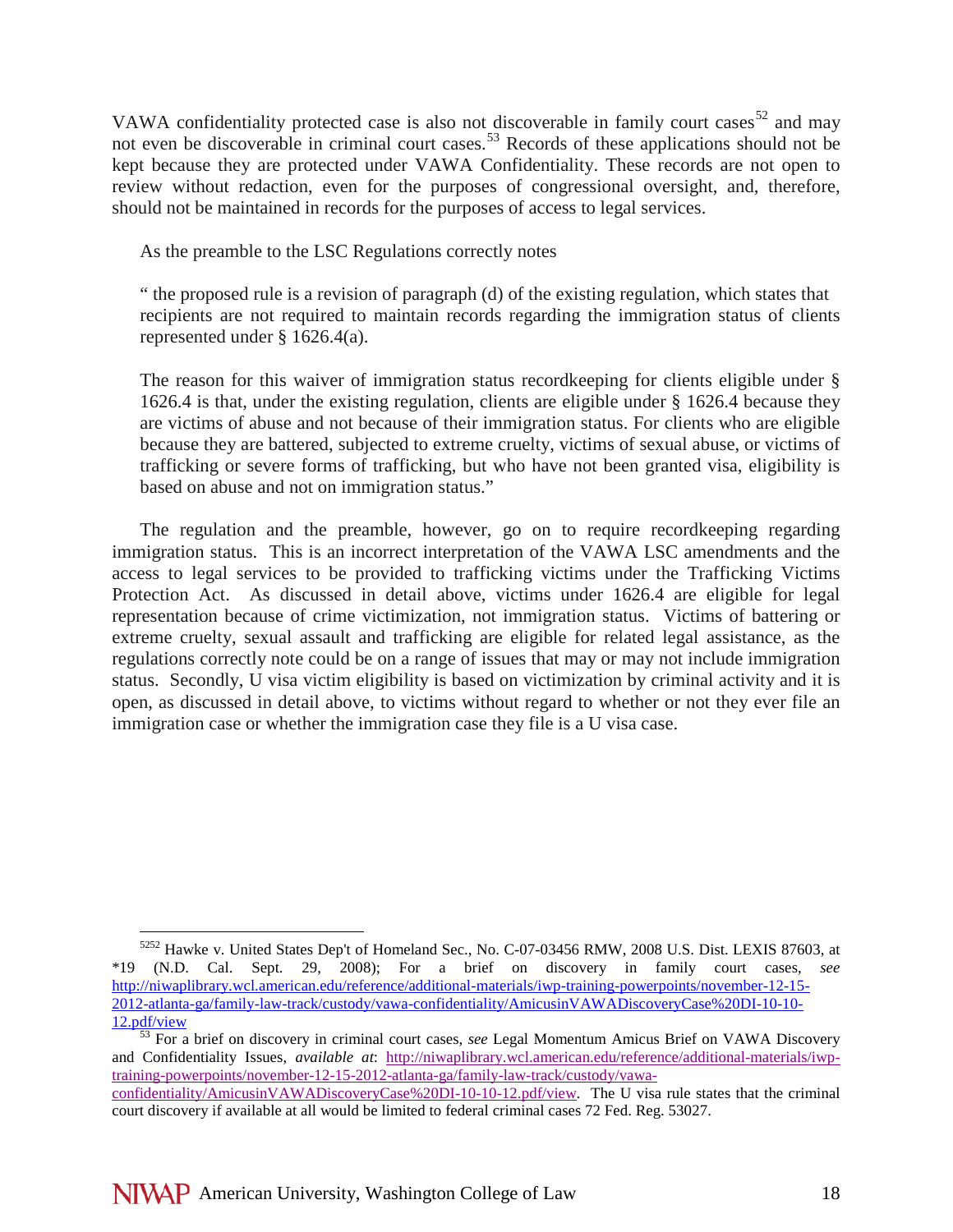A second reason for concern with this approach taken by the regulations is that it may have the unintended consequence of encouraging LSC attorneys to encourage victims to pursue T or U visas as opposed to other forms of immigration relief that are available to immigrant crime victims. This problem arose with trafficking funding from HHS in which programs were making recommendations about what legal options a victim should pursue because the program would only receive HHS payment if the victims pursued a T visa continued presence. This set up an ethical problem for attorneys because it created an incentive to recommend T visas and not other forms of immigration relief that might be safer or better for an immigrant crime victim to pursue based on the facts of the individual case. A client should be able to access legal services from an attorney and obtain representation regardless of whether they ever apply for a U visa including, for example, a work or student visa.

Here too, a program that is more wary about representing immigrant crime victims could interpret the proposed rule as encouraging them to be sure to take cases that would result in T or U visas so that they would have immigration case documentation for that case for recordkeeping purposes. The goal of these regulations and the VAWA 2005 amendments was to open up the full range of legal assistance offered by LSC funded programs to immigrant crime victims. This means doing all that is possible to offer high quality representation based on the client's best interests not reporting and recordkeeping requirements. These requirements are unnecessary, contrary to statutory requirements, and, if not removed from the rule, will create a disincentive to programs taking cases of immigrant crime victims.

Service providers should not be required to maintain records of T or U visa applications of clients that require legal services because it is a direct violation of VAWA Confidentiality. The language of this provision could push attorneys to require clients to pursue U or T visas in order to benefit under 1626.4, even if clients can apply for immigration relief through safer means that do not require them to confront their abuser or be involved in the investigation. Clients may be able to apply for Deferred Action for Childhood Arrivals, Special Immigration Juvenile Status, a work or student visa, or other immigration relief that would not require confrontation with the perpetrator. It is essential that the LSC regulations for this category to not include any incentives or requirements from a record keeping perspective that could potentially compromise an attorney's ethical obligation to provide a client with all legal options and help the client make the choice of which remedy to pursue.

Since eligibility under section 1626.4 is based on crime victimization the only recordkeeping that should be required are notations in the record about the credible evidence that the LSC program reviewed in making their determination that the immigrant was eligible for services as a crime victim. Any more onerous requirement is unnecessary and will have the effect of continuing to discourage programs from taking crime victim cases.

At the point in time when an immigrant crime victim becomes eligible to apply for lawful permanent residency, the client would then be eligible to move from 1646.4, which offers representation on matters related to the abuse, to representation under 1646.5, which allows for full representation, LSC should only then require immigrations status documentation. Such documentation should be in the form of a receipt notice from the lawful permanent residency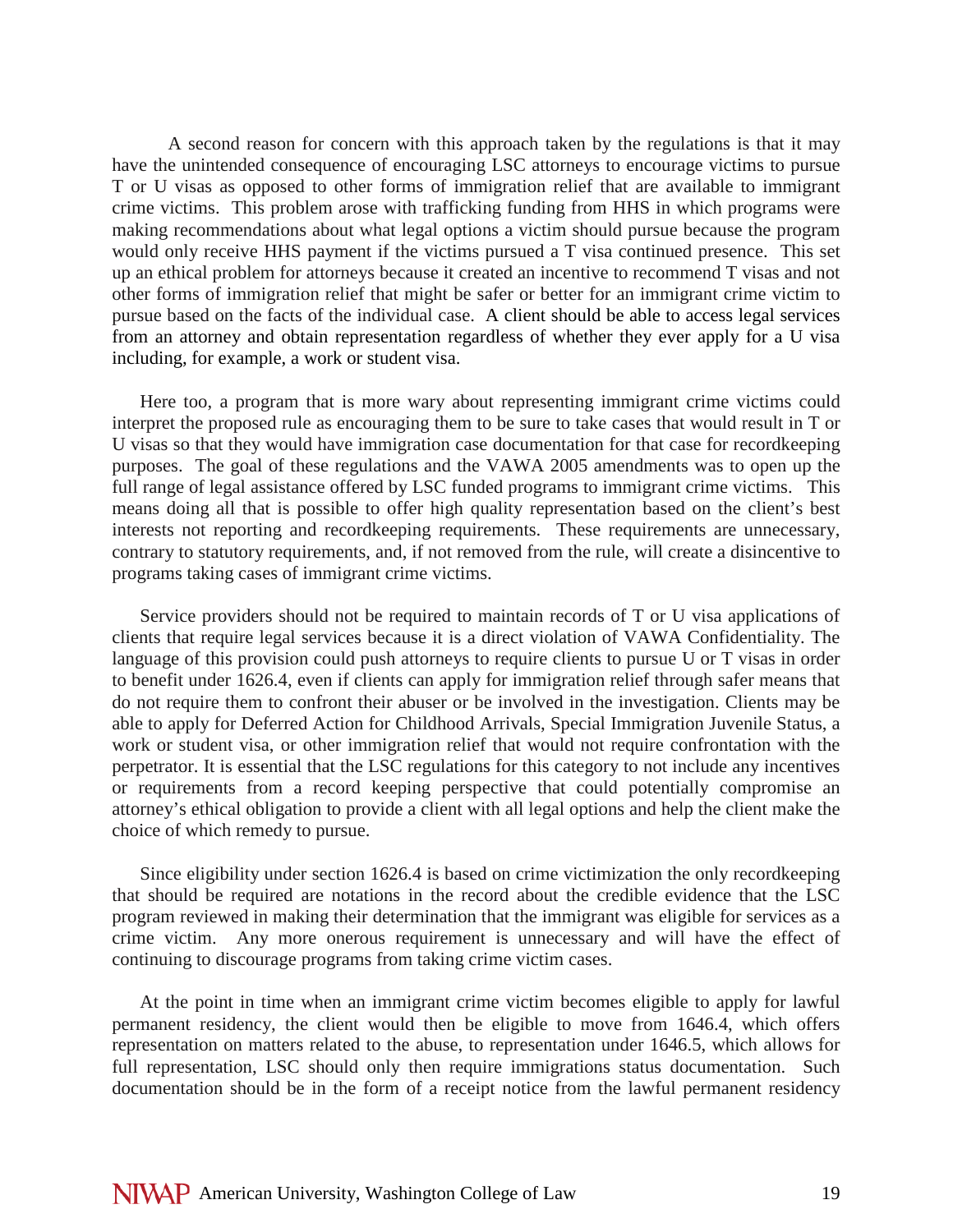application. This approach will best comply with the spirit of VAWA confidentiality, federal and state laws, and grant obligations on violence against women matters. The LSC funded program could file the LPR application under 1626.4 and once the applicant gets the receipt notice (which will contain little if any VAWA confidentiality protected information) the immigrant victims will have documentation that will make them eligible for more extensive representation, if needed, under 1626.5.

#### **5. Suggest LSC publish an interlineated statute**

LSC should publish the inter-lineated statute. Since the law governing immigrant access to legal services has never been codified. We believe that understanding of the VAWA 2005 amendments and the changes they made in the law would be improved if programs had access through LSC to an interlineated statute that clearly sets out the law before and after the 2005 amendments. Such a version of the statute would help programs better understand the changes and these regulations and will improve compliance. Part of the confusion about this law exists because there is nowhere to look it up in a codebook. Therefore, we strongly suggest the LSC publish it. If the law is published, service providers will have an easy way to understand the requirements of the law. We suggest that as an addendum to these regulations or reference in the regulations that it will keep an interlineated statute that will help programs easily see and understand the current statue and its evolution on its website. This should be distributed to programs and updated each time it is amended. We have included this information in Appendix II.

# **6. A Victim Moving from Coverage under Anti- Abuse Provisions (1626.4) to Coverage under Immigration Eligibility (1626.5)**

We appreciate the increased clarity in the differences between sections 1626.4 and 1626.5 in the most recent draft of the proposed rule.<sup>[54](#page-19-0)</sup> In the interest of further clarification, we recommend that the preamble to the final rule include examples of the typical types of scenarios in which an applicant will move from eligibility in one section to eligibility in the other section. Because there is a distinction between the legal services provided under 1626.4 (must be related to abuse) and 1626.5 (any services that are offered by the LSC funded program can be provided whether there is any relationship to the abuse), it is important for recipient agencies to understand that there are circumstances in which a client being served by the agency might move from one category to the other. DHS has taken this approach in the preamble to its regulations regarding crime victims. The U visa discussion of indirect victims of criminal activity applying as principle petitioners provides a good example.<sup>[55](#page-19-1)</sup> It is important that any list included be a non-

<span id="page-19-1"></span><span id="page-19-0"></span><sup>&</sup>lt;sup>54</sup> *See* 78 Fed. Reg. 51698.<br><sup>55</sup> Department of Homeland Security, *New Classifications for Victims of Criminal Activity; Eligibility for "U" Nonimmigrant Status; Interim Rule*, 72 Fed. Reg. 53,014, 53,017 ("For example,…a mother who is murdered and leaves behind a husband and minor children, the husband and minor children could each apply as principal petitioners. In the alternative, the husband could file as principal petitioner and the children could be included as family members on his petition….Likewise, the children potentially could be principal petitioners and their father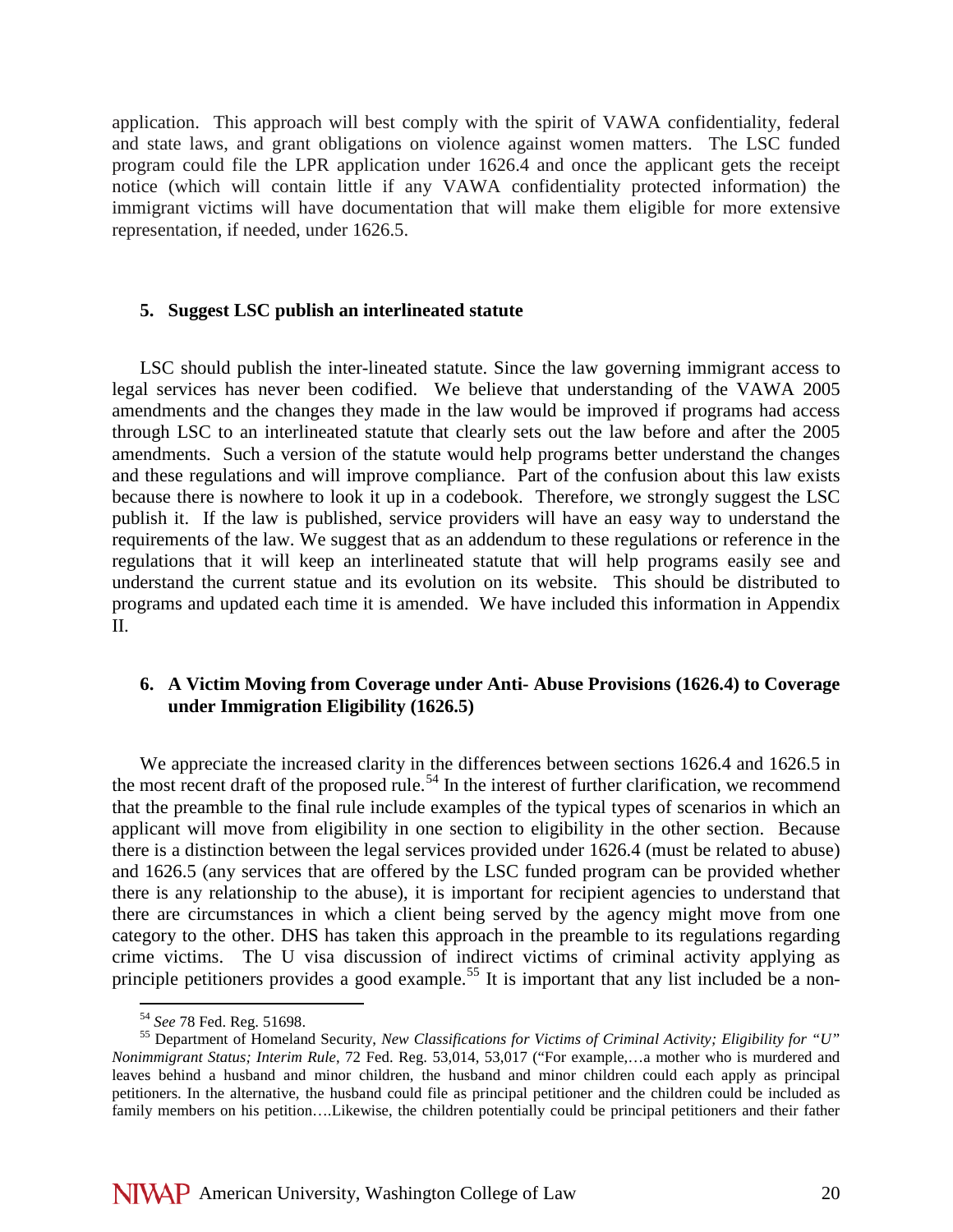exclusive list of examples. The following provides examples of scenarios in which an applicant may move from section to section, that include but are not limited to the following

(1) Examples of a battered immigrant client receiving services under 1626.4 to becoming eligible under 1626.5:

.

 $\overline{a}$ 

- a. a battered immigrant who received services under 1626.4 has her self-petition approved and files an application for adjustment of status to lawful permanent residency. Once her lawful permanent residency application is filed, the client becomes eligible for a broader range of services under 1626.5
- b. a sexual assault victim who is receiving legal services who applies for and is granted a U visa. After being in U visa status for three years, when the U-visa recipient applies for lawful permanent residency, she becomes eligible for services under 1626.5.
- c. a child of a U visa victim included in their parent's U visa application. If the child becomes eligible for adjustment of status to lawful permanent residency based on the U visa, a special immigrant juvenile application that is approved, or a family visa petition once the adjustment of status application is filed, they become eligible for services under 1626.5.
- (2) Examples of a battered immigrant client receiving services under 1626.5 to becoming eligible under 1626.4
	- a. Spouse withdraws: the immigrant becomes a client of the LSC funded program as the spouse of a U.S. citizen who has filed a family-based visa petition for her. If the souse withdraws the visa application, the client loses eligibility under 1626.5 unless the client can show she is a victim of sexual assault, domestic violence, human trafficking, or other criminal activity in which case the client is eligible to continue receiving services under 1626.4.
	- b. Stepparent: immigrant mother with an immigrant child by another relationship marries a U.S. citizen. The U.S. citizen husband files a family-based visa petition for his immigrant spouse and stepchild. If the citizen father and the immigrant mother divorce before the mother and child are granted lawful permanent residency, the mother, unless she is abused, loses eligibility under 1626.5. The child loses eligibility under 1626.5 upon divorce and is only eligible under 1626.4.
	- c. A lawful permanent resident abusive spouse has filed and received approval of a family-based visa petition for her, so she has filed an application for adjustment of status. If the lawful permanent resident spouse loses lawful permanent resident status because of drug dealing, her application ends. If she is a victim of domestic violence, she is still eligible under 1626.4 (if the perpetrator lost his status because of domestic violence, she would continue to be eligible under 1626.5 because her lawful permanent residency application can continue).

<sup>(</sup>the husband of the deceased) could be included as a family member on one of the children's petitions. Family members who are recognized as indirect victims and, therefore, eligible to apply for U nonimmigrant status as principal petitioners must meet all of the eligibility requirements that the direct victim would have had to meet in order to be accorded U nonimmigrant status.")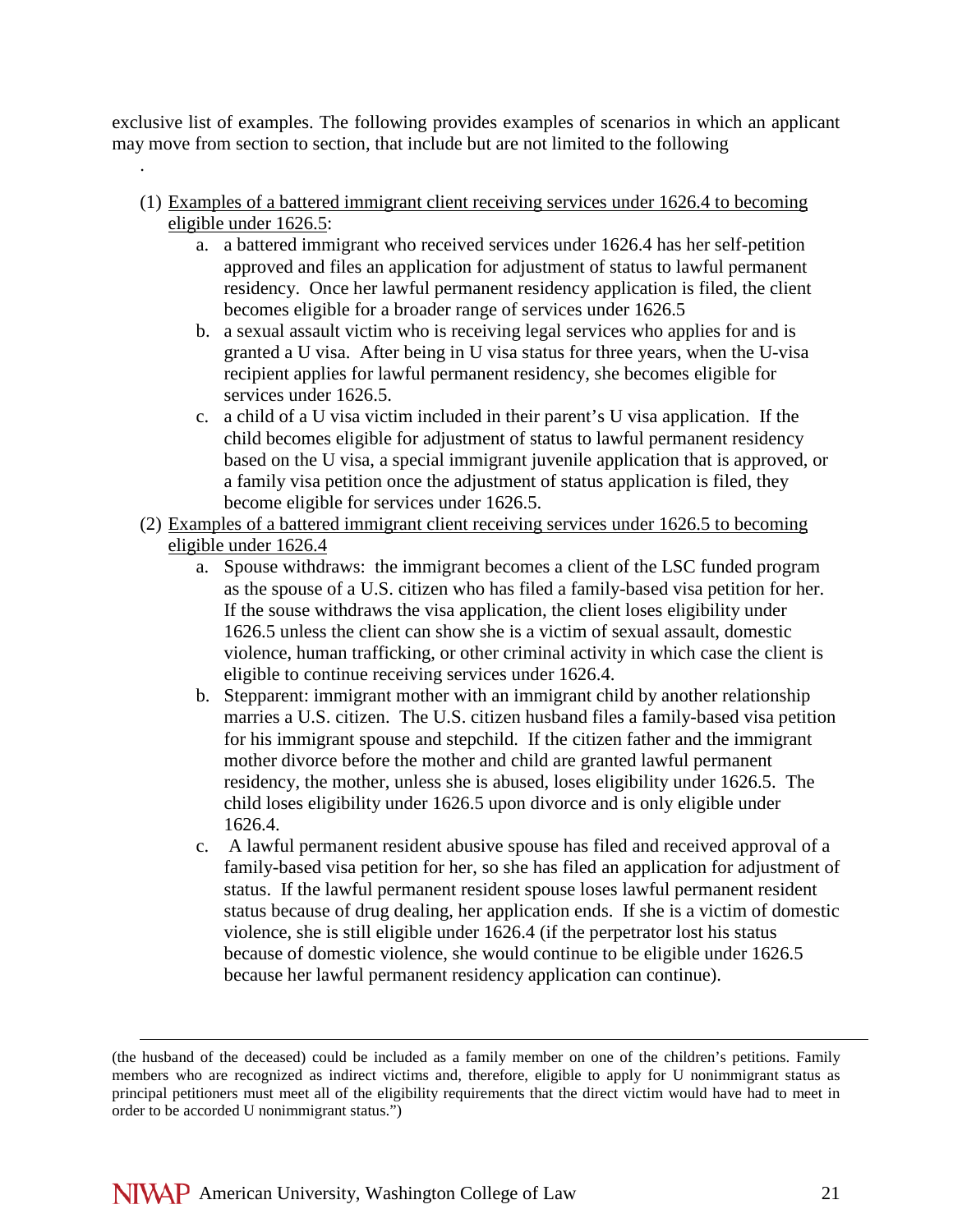d. Over 21 before 25: an abusive U.S. citizen parent files a family-based visa petition and adjustment of status for his under 21-year-old immigrant child. If the child turns 21 before she or he is granted lawful permanent residency, she or he ages out of eligibility for adjustment of status and would, as a result, lose the eligibility to be represented under 1626.5. However, if the child has been a victim of battery or extreme cruelty perpetrated by the U.S. citizen parent, she or he remains eligible for services under 1626.4 and, under immigration law, has until the age of 25 to file a VAWA self-petition.

Should LSC decide not to include the examples suggested above in the preamble to the final regulation, LSC may wish to develop a program letter that contains attachments that provides programs additional details on these scenarios. These attachments can serve to provide programs greater detail that will assist in proper implementation of these regulations

# **7. Implementation Requirements for Programs 1626.12 Must Include an Affirmative Report to LSC That Changes Have Been Implemented and Should Include a Requirement of Consultation With State and Local Domestic Violence, Sexual Assault and Victim Services Programs**

The proposed regulation and VAWA 2005 have created significant change in access to legal assistance from LSC programs for immigrant crime victims. We are concerned that the implementation language in the regulation is too weak. Historically, VAWA laws have required implementation within a specified time frame for both agencies receiving funding under VAWA and DHS issuance of regulations. We suggest that 1626.12 be amended to require the following:

- That programs applying for LSC funding or submitting renewal applications be required to include as part of their next application or renewal request a copy of their written plan implementing the changes called for in this regulation;
- That programs be required to identify, and consult with, domestic violence, sexual assault and victim services program working to serve immigrant crime victims in the jurisdictions that the LSC program serves;<sup>[56](#page-21-0)</sup> and
- With each future application a copy of the agency's plan implementing 1626.4 should be required to be included along with a statement of the work the agency has done to conduct outreach to, consultation and collaboration with "victim service providers"<sup>[57](#page-21-1)</sup> with expertise providing assistance to "underserved populations."<sup>[58](#page-21-2)</sup>

The preamble to the final regulations should inform programs that LSC expects that part of their implementation plan will include reforms to the program's intake process. Currently, LSC

<span id="page-21-2"></span><span id="page-21-1"></span><span id="page-21-0"></span><sup>&</sup>lt;sup>56</sup> For a list of programs with expertise serving immigrant victims developed for the Office on Violence Against Women, DOJ, please visit <u>http://niwaplibrary.wcl.american.edu/reference/service-providers-directory</u><br>
<sup>57</sup> As defined in VAWA 2013 42 U.S.C. 13925(a)(43). <sup>58</sup> As defined in VAWA 2013 42 U.S.C. 13925(a)(39).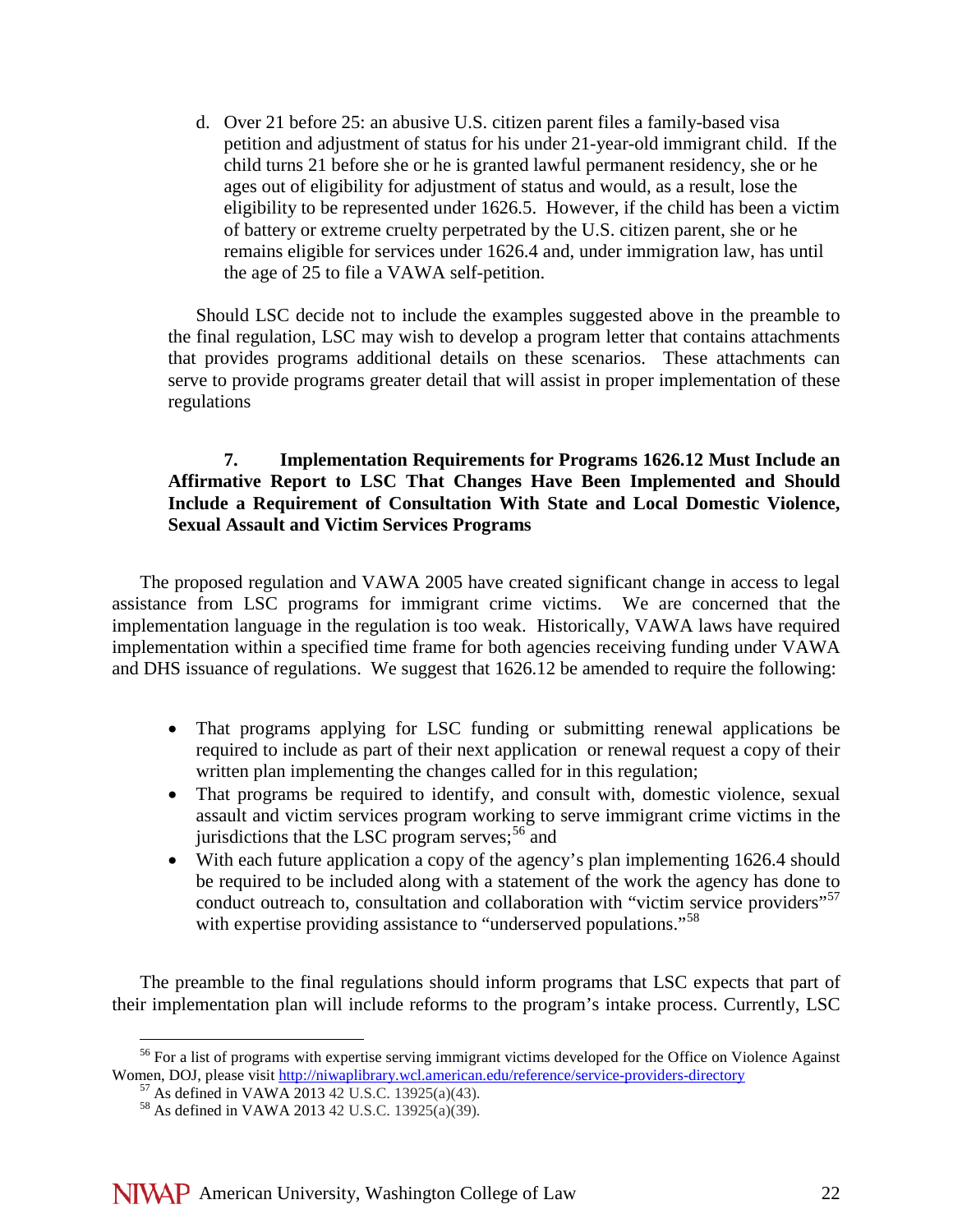regulation requires service providers to verify the immigration status of the immigrant victim seeking assistance.<sup>[59](#page-22-0)</sup> The regulation also includes a list of documents that are acceptable to verify immigration status and ranges from a Memorandum of Creation of Record of Lawful Permanent Residence with an approval stamp (I-551 or I-151 or I-191), a passport bearing immigrant visa or stamp that indicates admission for lawful permanent residence, to a marriage certificate with proof of spouse's citizenship.<sup>[60](#page-22-1)</sup> Examples of acceptable documents are categorized based on eight different alien categories: Lawful Permanent Resident; alien who is married to U.S. citizen, or parent of U.S. citizen or unmarried child under 21 of U.S. citizen, and has filed an application for adjustment of status to permanent residency; refugee; asylee; granted withholding or deferral of deportation or removal; conditional entrant; H-2A agricultural worker; and special agricultural worker temporary resident. This regulation forces the intake process to focus primarily on the immigration status of the immigrant victim seeking legal services that VAWA 2006 guarantees. Although the 2006 Program Letter 06-2 attempted to rectify this problem, updating the regulations would be extremely helpful for immigrant crime victims.

The revised regulation should include language that shifts the focus from intake procedures to a primary focus on determining victimization. In order to be effective and efficient, service providers should have a screening process that verifies victimization, i.e., battery and extreme cruelty, sexual assault, human trafficking, or other U visa criminal activities. This intake process should adopt the "any credible evidence standard" that is used by DHS, DOJ, and HHS in cases of immigrant crime victims protected by VAWA and the Trafficking Victims Protection Act.<sup>[61](#page-22-2)</sup> LSC programs should avoid requiring particular documents to prove abuse and, for applicants who prove abuse or crime victimization, the program should not require collection or review of the victim's immigration documentation, if any exists.

We commend LSC for revising the regulations in a manner that will shift the focus of intake procedures to primarily focus on determining whether the applicant for legal services is a crime victim. The proposed rule will require that LSC grantee organizations change their intake procedures to screen for victimization first and only screen for immigration status in cases of applicants who are not crime victims. Identifying abuse and immigration status as equally important grounds for eligibility for representation will vastly improve access to critical legal services and access to justice for immigrants who are victims of battery, extreme cruelty, abuse, trafficking, and other criminal activity.

<span id="page-22-1"></span><span id="page-22-0"></span><sup>59</sup> 45 C.F.R. § 1626.6 (verification of citizenship) & § 1626.7 (verification of eligible alien status). 60 *See* Appendix to Part 1626- Alien Eligibility for Representation by LSC Programs 456, *available at*:

<span id="page-22-2"></span><sup>&</sup>lt;sup>61</sup> For a compete legislative history of the VAWA any credible evidence standards, *see* Leslye E. Orloff, Kathryn C. Isom, and Edmundo Saballos, *Mandatory U Visa Certification Unnecessarily Undermines the Purpose of the Violence Against Women Act's Immigration Protections and Its "Any Credible Evidence" Rules- A Call for Consistency*, 10 GEO. J. GENDER & L. 619 (2010).